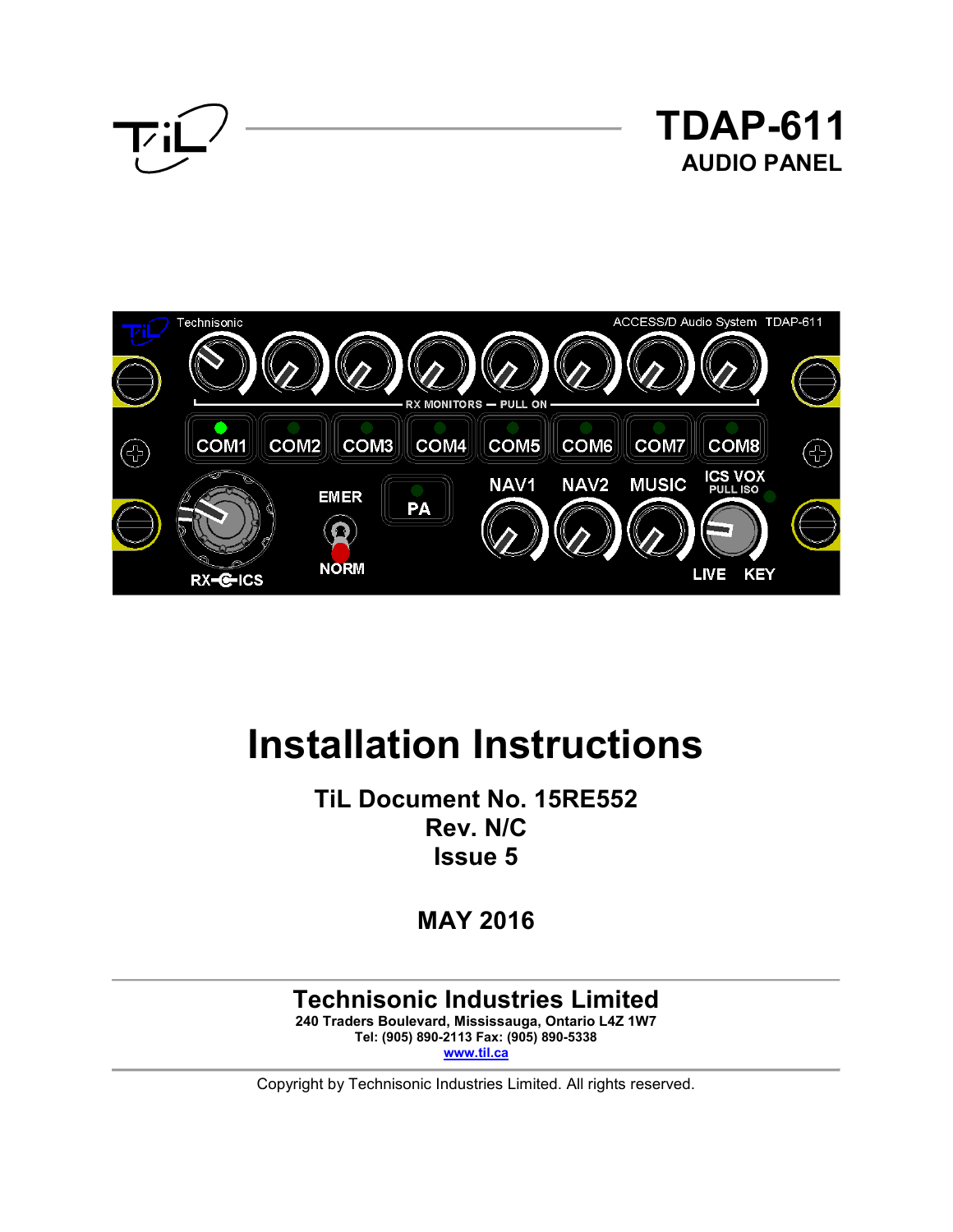This page is intentionally left blank.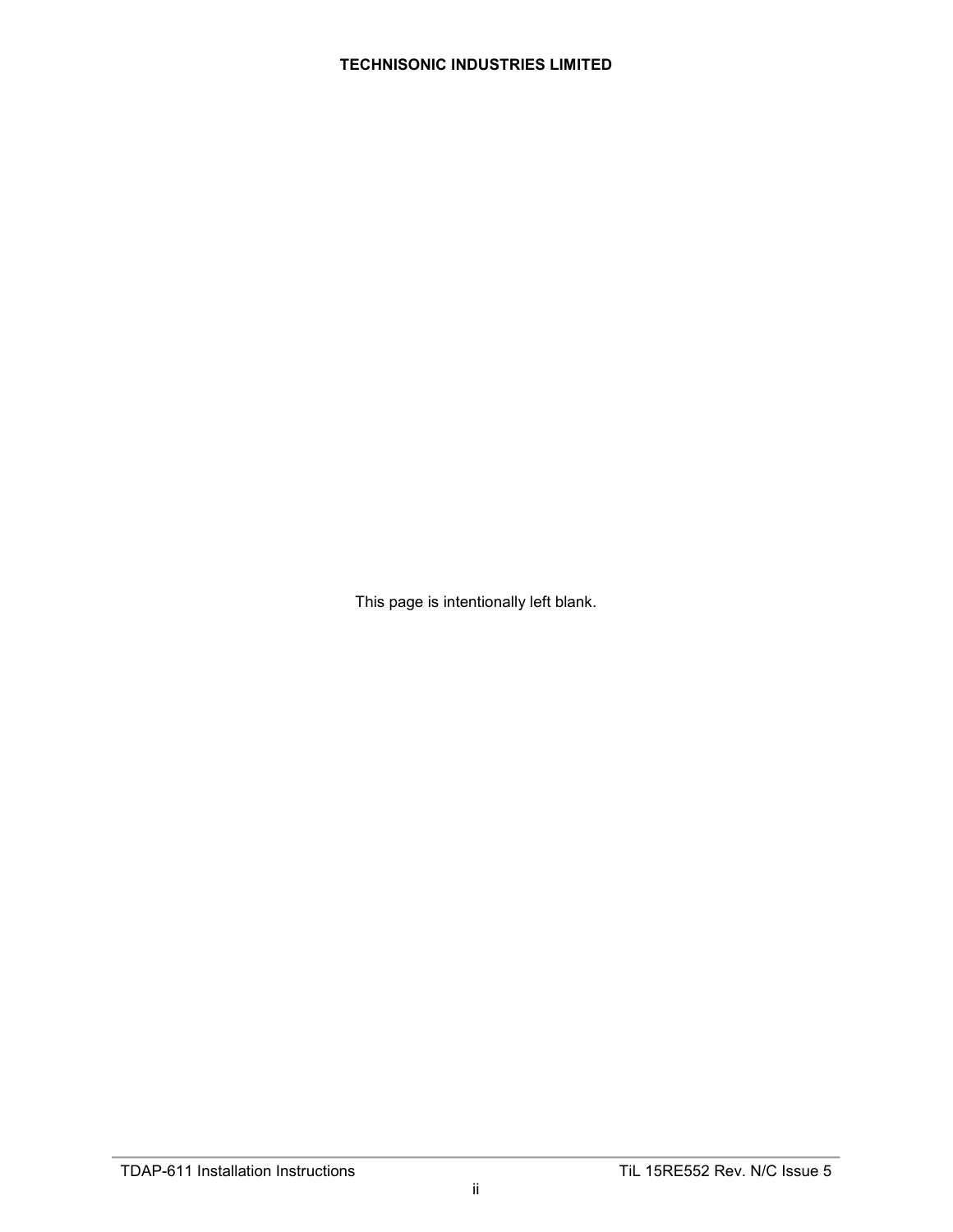| <b>REVISION HISTORY</b><br>[15RE552] |                                                                                                  |                                                                                 |               |      |  |  |
|--------------------------------------|--------------------------------------------------------------------------------------------------|---------------------------------------------------------------------------------|---------------|------|--|--|
|                                      | For the most current revision of this document, please check the Technisonic website: www.til.ca |                                                                                 |               |      |  |  |
| <b>REV</b>                           | PAGE                                                                                             | <b>DATE</b>                                                                     | EDITED BY     |      |  |  |
| N/C                                  |                                                                                                  | Original document release.                                                      | May 04, 2016  | A.L. |  |  |
| Issue 1                              | 5<br>$8 - 15$                                                                                    | Added installation information to Section 2.3.<br>Renumbered Sections 2.6-2.14. | Jul. 14, 2017 | A.L. |  |  |
| Issue 2                              | 1                                                                                                | Sections 1.1 & 1.2 are clarified.                                               | Apr. 16, 2018 | A.L. |  |  |
|                                      | 1                                                                                                | Added a new Section 1.3: Model Variation &<br>renumbered accordingly.           |               |      |  |  |
| Issue 3                              | 5                                                                                                | Section 2.4: Connectors no longer listed as HD.                                 | Jun. 05, 2018 | A.L. |  |  |
| Issue 4                              | 5                                                                                                | Section 2.3: Changed connections for external<br>aural warning systems.         | Nov. 01, 2018 | A.L. |  |  |
| Issue 5                              | İ                                                                                                | Corrected Front Panel image to show proper<br>Live and Key configurations.      | Feb. 12, 2019 | A.L. |  |  |
|                                      |                                                                                                  |                                                                                 |               |      |  |  |
|                                      |                                                                                                  |                                                                                 |               |      |  |  |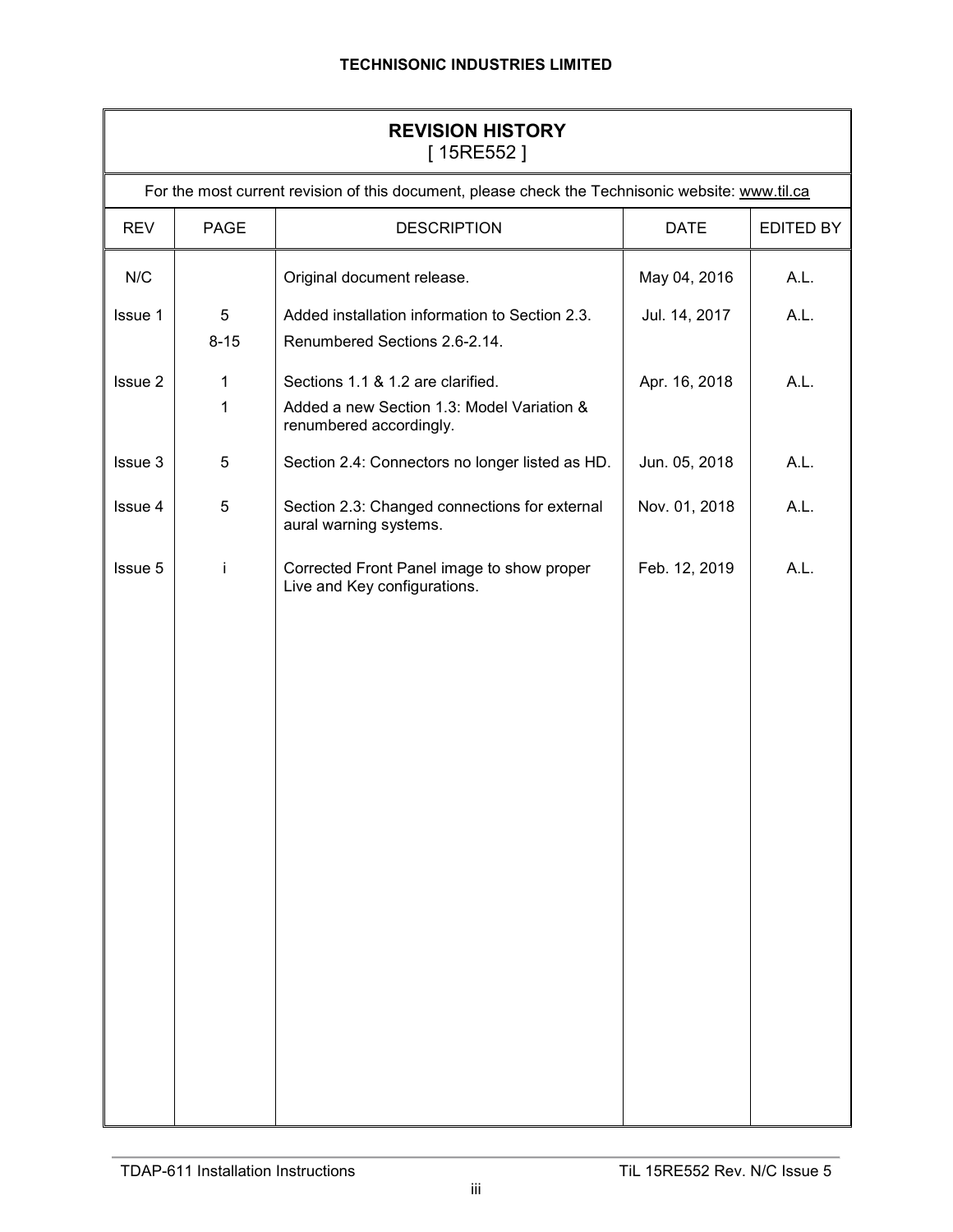This page is intentionally left blank.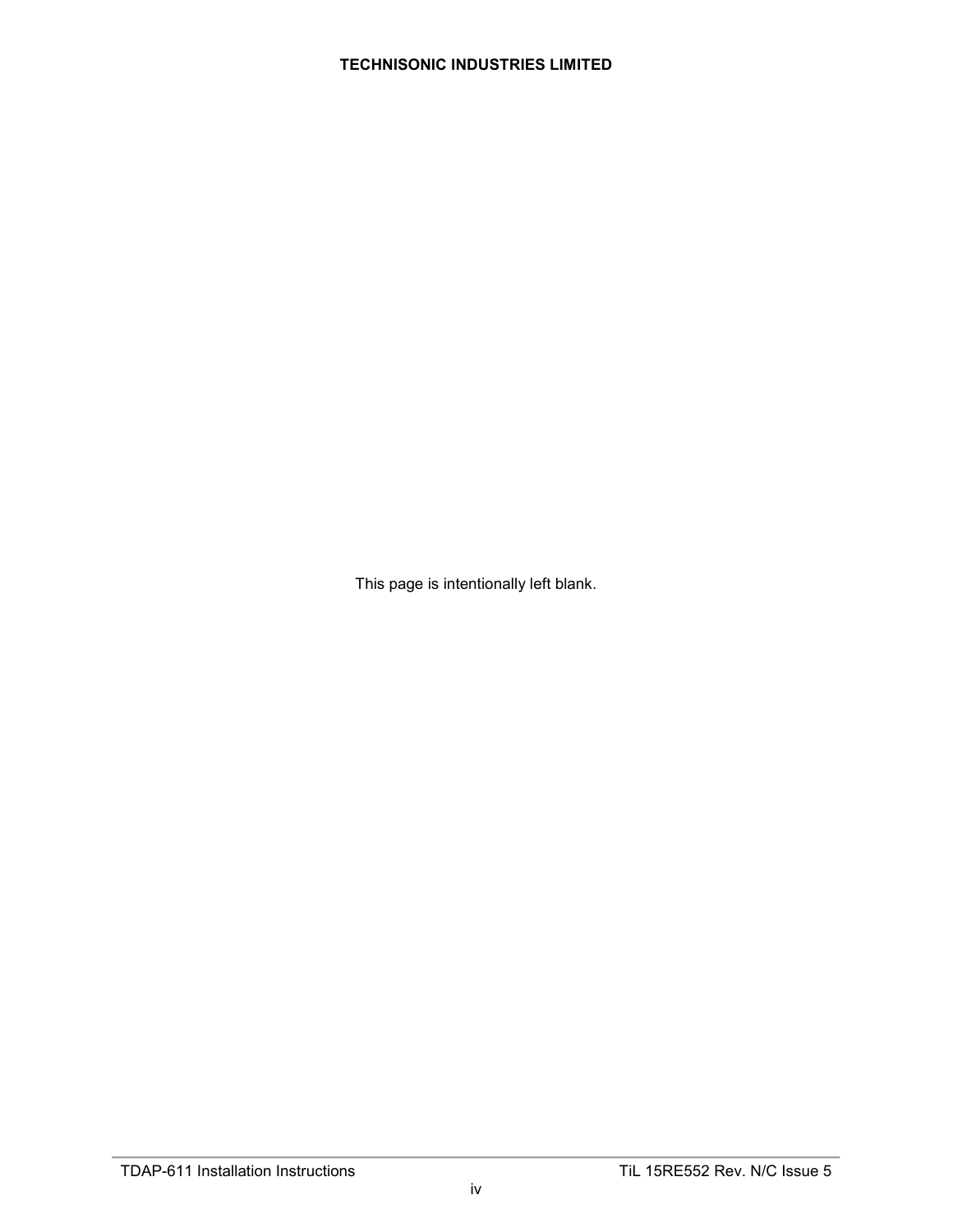### **NOTES**

### **ESD CAUTION**



This unit contains static sensitive devices. Wear a grounded wrist strap and/or conductive gloves when handling printed circuit boards.

### **WARNING AND DISCLAIMER**

Changes or modifications not expressly approved by Technisonic Industries could void the user's authority to operate the equipment.

This manual is designed to provide information about the TDAP-611. Every effort has been made to make this manual as complete and accurate as possible.

### **WARRANTY INFORMATION**

The Model TDAP-611 Audio Panel is under warranty for one year from date of purchase. Failed units caused by defective parts or workmanship should be returned to:

Technisonic Industries Limited 240 Traders Boulevard Mississauga, Ontario L4Z 1W7

Tel: (905) 890-2113 Fax: (905) 890-5338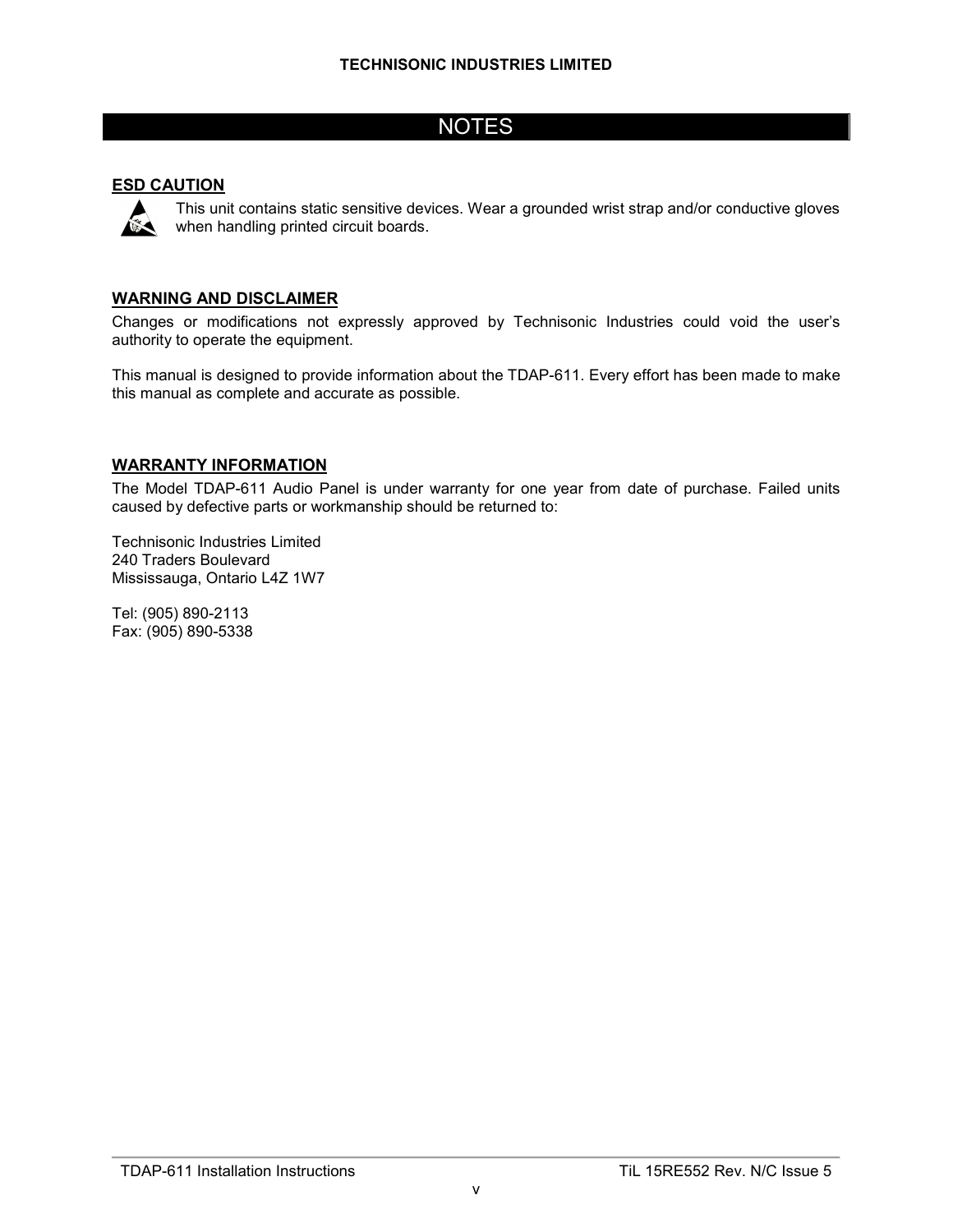### **SUMMARY OF DO-160G ENVIRONMENTAL TESTING**

Summary of DO-160G Environmental Testing for the Technisonic Model TDAP-611 Audio Panel:

| <b>CONDITIONS</b>                                                                        | <b>PARAGRAPH</b> | <b>CATEGORY</b> |
|------------------------------------------------------------------------------------------|------------------|-----------------|
| Temperature and Altitude                                                                 | 4.0              | A2, B2, D1      |
| <b>Temperature Variation</b>                                                             | 5.0              | B               |
| Humidity                                                                                 | 6.0              | A               |
| Operational Shocks and Crash Safety                                                      | 7.0              | B               |
| Vibration: Sinusoidal<br>Profile M<br>Profile B<br>Random<br>Profile G<br>Sine-on-random | 8.0              | S, U            |
| <b>Magnetic Effect</b>                                                                   | 15.0             | Z               |
| Power Input                                                                              | 16.0             | B               |
| <b>Voltage Spike</b>                                                                     | 17.0             | B               |
| <b>Audio Frequency Susceptibility</b>                                                    | 18.0             | B               |
| <b>Induced Signal Susceptibility</b>                                                     | 19.0             | <b>ACE</b>      |
| Radio Frequency Susceptibility                                                           | 20.0             | т               |
| <b>Emission of Radio Frequency Energy</b>                                                | 21.0             | M               |
| <b>Lightning Induced Transient Susceptibility</b>                                        | 22.0             | A3E3XX          |
| <b>Electrostatic Discharge</b>                                                           | 25.0             | A               |
| Fire, Flammability                                                                       | 26.0             | C               |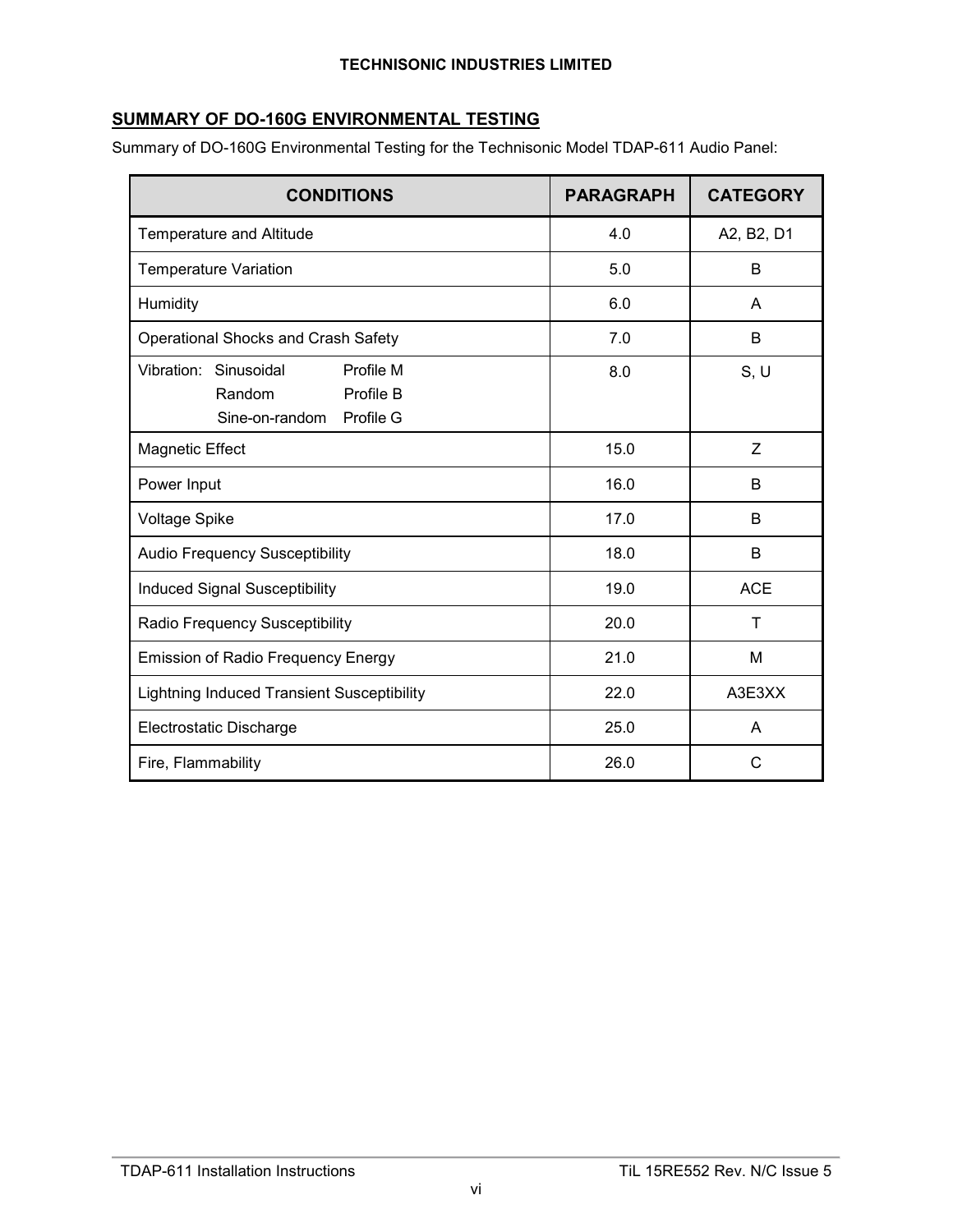# TABLE OF CONTENTS

| <b>SECTION</b> | TITLE                                                             | <b>PAGE</b> |
|----------------|-------------------------------------------------------------------|-------------|
| 1              | <b>GENERAL DESCRIPTION</b>                                        |             |
| 1.1            |                                                                   | 1           |
| 1.2            |                                                                   | 1           |
| 1.3            |                                                                   | 1           |
| 1.4            |                                                                   |             |
| 1.5            |                                                                   | 3           |
| 1.5.1          |                                                                   | 3           |
| 1.5.2          |                                                                   |             |
| 1.5.3          |                                                                   |             |
| 1.5.4          |                                                                   |             |
| 1.5.5          | INDUCED SIGNAL SUSCEPTIBILITY, RF SUSCEPTIBILITY, AND RF EMISSION | 3           |
|                |                                                                   |             |
| $\overline{2}$ | <b>INSTALLATION INSTRUCTIONS</b>                                  |             |
| 2.1            |                                                                   |             |
| 2.2            |                                                                   | 5           |
| 2.3            |                                                                   | 5           |
| 2.4            |                                                                   | 5           |
| 2.5            |                                                                   | 6           |
| 2.6            |                                                                   | 6           |
| 2.6.1          |                                                                   | 6           |
| 2.6.2          |                                                                   |             |
| 2.7            |                                                                   |             |
| 2.8            |                                                                   |             |
| 2.9            |                                                                   |             |
| 2.10           |                                                                   |             |
| 2.11           |                                                                   |             |
| 2.12           |                                                                   |             |
| 2.13           |                                                                   |             |
| 2.14           |                                                                   |             |
|                |                                                                   |             |
|                |                                                                   |             |
|                |                                                                   |             |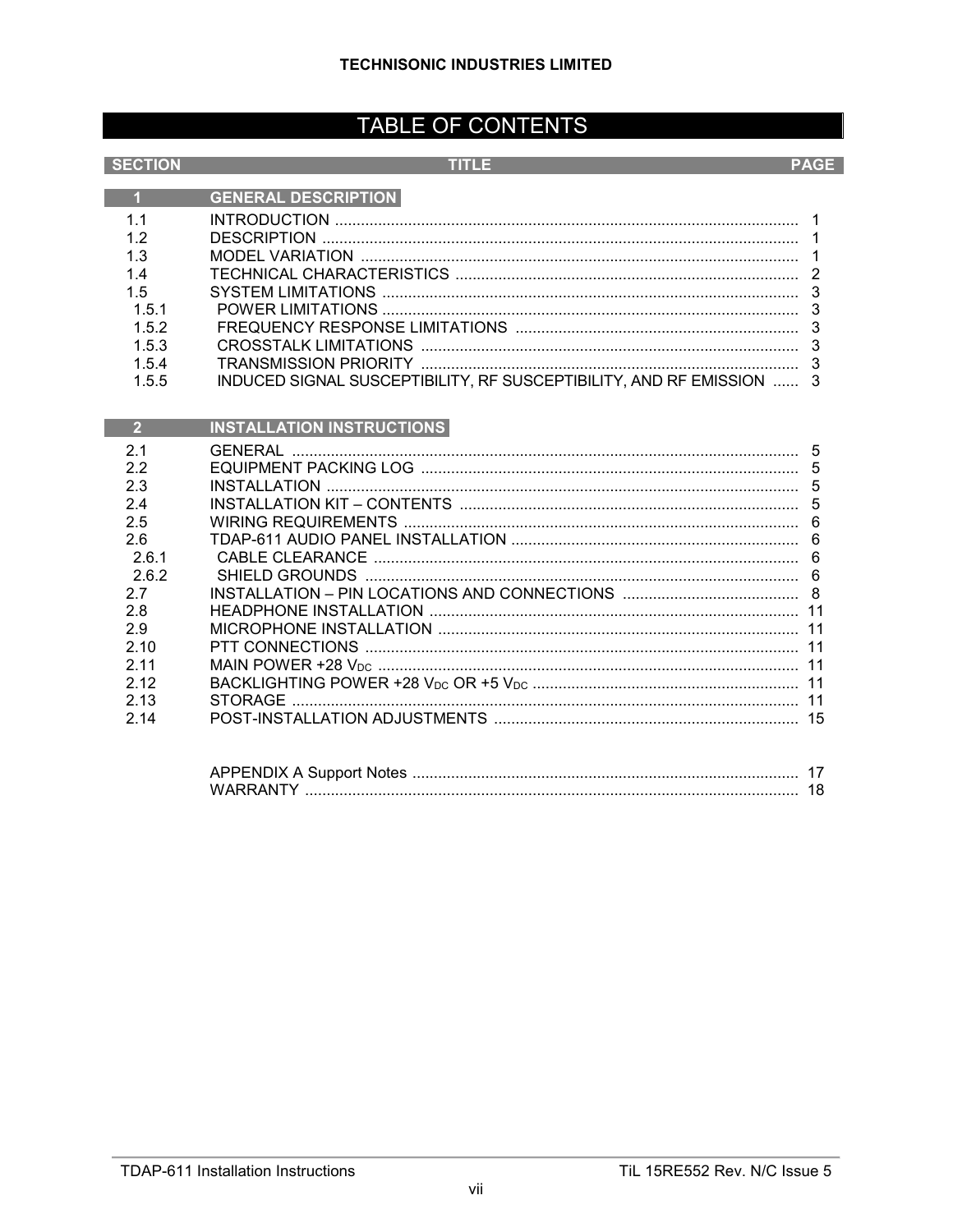# LIST OF FIGURES

| <b>FIGURE</b> | n in La                                                                   | <b>PAGE</b> |
|---------------|---------------------------------------------------------------------------|-------------|
| 2             |                                                                           |             |
| 3             |                                                                           |             |
|               | Wiring Connections for Navigation Receivers, Power, and Configurations 13 |             |
| 5             |                                                                           |             |
| 6             |                                                                           |             |
|               |                                                                           |             |

# LIST OF TABLES

| TABLE | h in La                                                                  | <b>PAGE</b> |
|-------|--------------------------------------------------------------------------|-------------|
|       |                                                                          |             |
|       |                                                                          |             |
|       | Bottom Connector - J101 (50 Pin D Connections) - Use FEMALE Connector  8 |             |
|       |                                                                          |             |
|       |                                                                          |             |
| 5     | Top Connector - J102 (15 Pin D Connections) - Use FEMALE Connector  10   |             |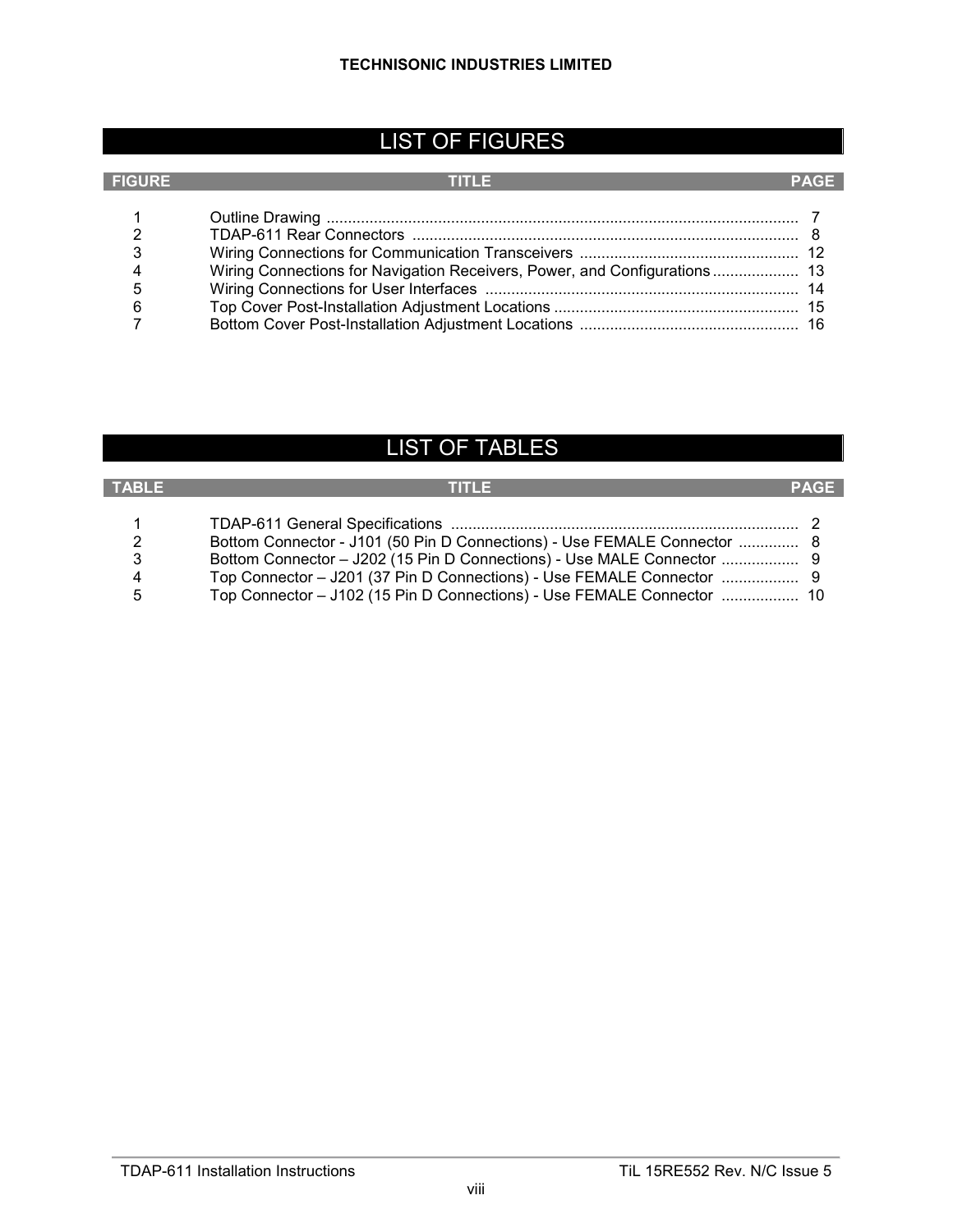### SECTION 1: GENERAL DESCRIPTION

### **1.1 INTRODUCTION**

This publication provides operating information for the TDAP-611 Audio Panel. The TDAP-611 is only available with Night Vision Goggle (NVG) optimized panel lighting.

### **1.2 DESCRIPTION**

The Technisonic Digital Audio Panel (TDAP) Audio Management System TDAP-611 is a panel mounted Digital Audio System that provides centralized control and management for all audio signals within the airframe for up to 7 distinct Users (Pilot, Co-pilot, and five passengers) with varying degrees of connectivity depending on their station.

The TDAP-611 connects to all aircraft Transceivers (up to a maximum of 8 distinct Transceiver Inputs), Navigational Receivers (up to a maximum of 8 distinct Receiver Inputs), Externally Alerting Sirens, and User Headsets. The unit includes functionality allowing expansion to an external PA or Paging system; it also supports full Simulcast transmitting as well as Monitor Only functionality amongst all connected Transceivers.

To reduce pilot workload and avoid operational problems, ACCESS/D™ systems have auto-RX switching when a transmitter is selected. The TDAP-611 has front panel selectable and adjustable VOX, LIVE, or KEYED intercom (ICS) functions.

An EMERGENCY mode locking toggle provides "straight through" or "fail-passive" transmit and receive audio for the pilot or other user on a pre-set radio.

In the NORMAL position (front panel LED is green), the pilot's audio is provided as selected by all of the panel controls and is part of the ICS system. Separate RX and ICS volume controls are provided on the panel along with an ICS VOX threshold control.

### **1.3 MODEL VARIATION**

There is no model variation. The TDAP-611 is only available with Night Vision Goggle (NVG) optimized panel lighting.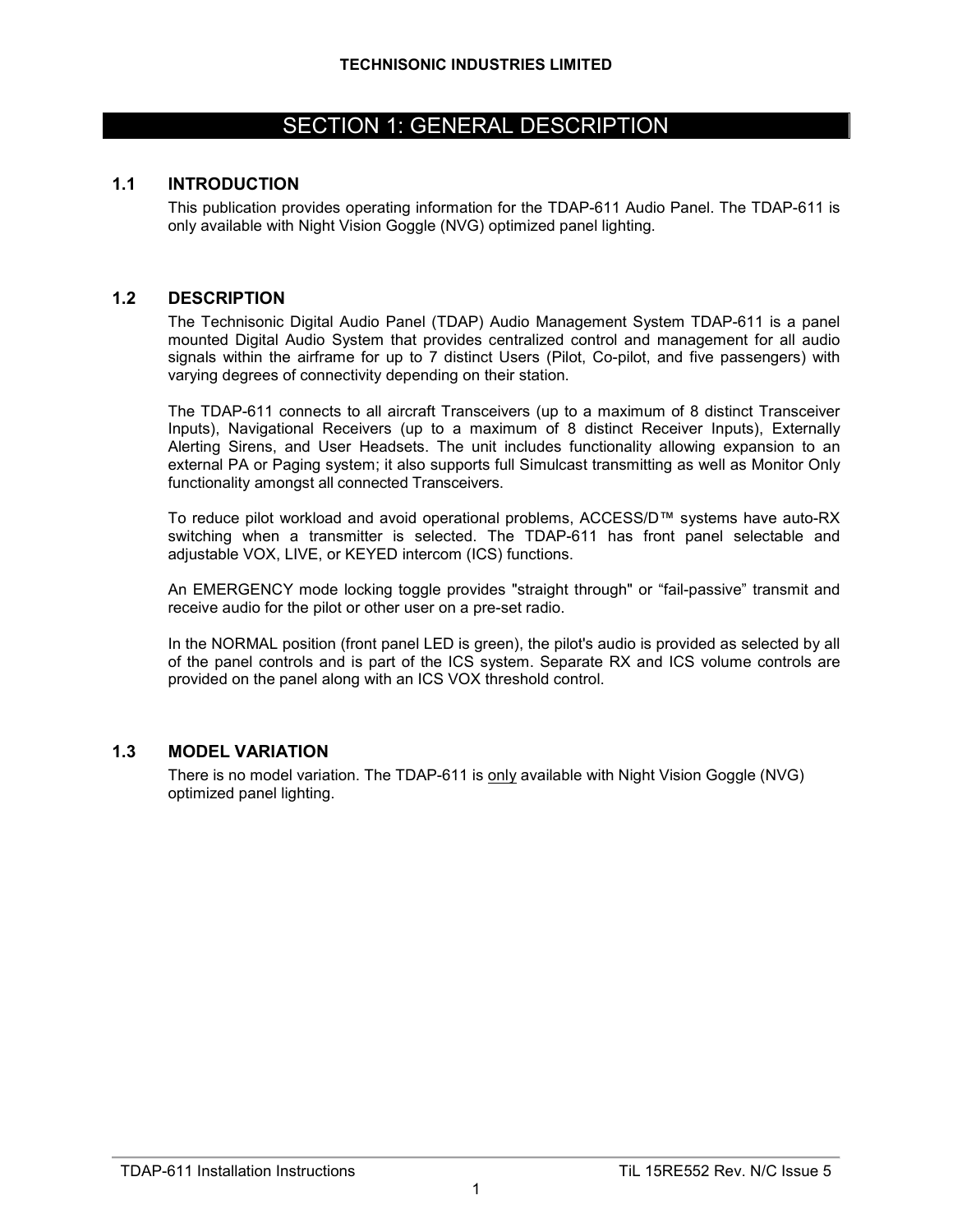### **1.4 TECHNICAL CHARACTERISTICS**

### **TDAP-611 GENERAL SPECIFICATIONS**

### **MODEL TDAP-611 - ACCESS/A Audio Controller:**

### **PHYSICAL CHARACTERISTICS:**

| FII I SIUAL UNANAU I ENISTIUS.    |                                                                                   |
|-----------------------------------|-----------------------------------------------------------------------------------|
| <b>POWER SOURCE REQUIREMENTS:</b> |                                                                                   |
|                                   |                                                                                   |
| <b>Backlighting Input:</b>        |                                                                                   |
|                                   |                                                                                   |
| <b>TECHNICAL CHARACTERISTICS:</b> |                                                                                   |
|                                   |                                                                                   |
|                                   |                                                                                   |
|                                   |                                                                                   |
|                                   | Audio Distortion (Speaker or H/S)  Less than 2% THD @ 1 kHz at total rated output |
|                                   |                                                                                   |
|                                   |                                                                                   |
|                                   |                                                                                   |
| <b>ENVIRONMENTAL:</b>             |                                                                                   |
|                                   |                                                                                   |
|                                   |                                                                                   |
|                                   |                                                                                   |
|                                   |                                                                                   |
|                                   |                                                                                   |

**TABLE 1:** TDAP-611 General Specifications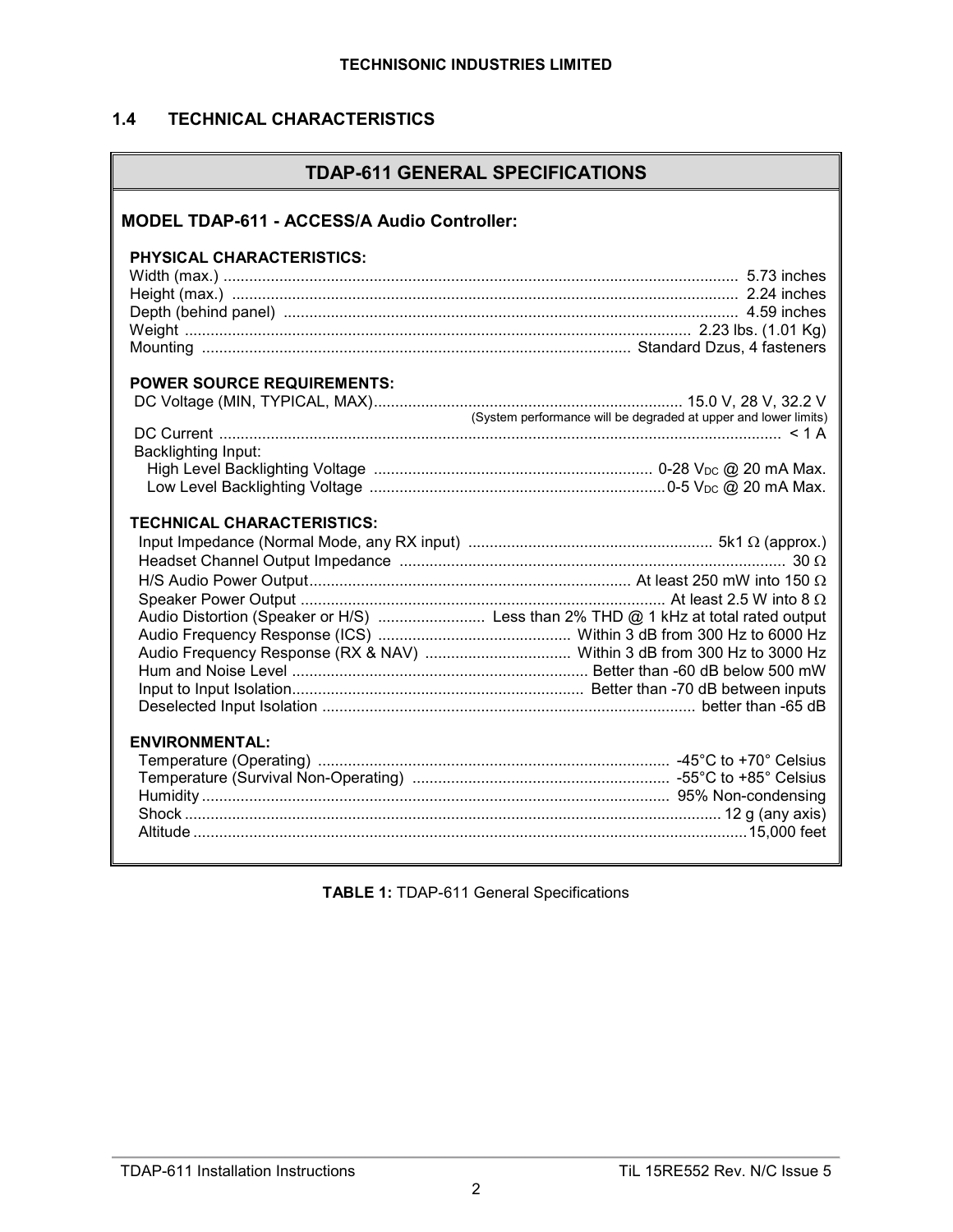### **1.5 SYSTEM LIMITATIONS**

A summary of the relevant system limitations is given below.

### **1.5.1 POWER LIMITATIONS**

With Standard Set-up, which consists of seven headsets connected, a power output of not less than 250 mW is delivered per headset (as represented by 150 ohms).

Nominal microphone input:  $250 \text{ mV}_{\text{rms}}$ ; Nominal Communications/Navigational Input:  $2.5 \text{ V}_{\text{rms}}$ .

### **1.5.2 FREQUENCY RESPONSE LIMITATIONS**

In accordance with the provisions made in RTCA/DO-214 Sections 2.8.1 and 1.5.1, the communications transmit out and receiver channels (communications and navigational) possess an effective bandwidth of 300 Hz – 3000 Hz with a maximum amplitude variation of 3 dB within the frequency range.

### **1.5.3 CROSSTALK LIMITATIONS**

To ensure that the crosstalk specifications are in accordance with the applicable sections of DO-214, it is essential that

- 1) Manufacturer's maximum microphone input voltage of -4.7 dBu must not be exceeded in order to avoid jeopardising input to microphone output crosstalk results, particularly at the low frequency end.
- 2) In the instance where only two access units are daisy chained via their ICS tie-lines, a resistor of not greater than 600 ohms must be maintained across the ICS tie-line in order to avoid jeopardising station to station crosstalk results in RX mode at the high frequency end.

When multiple transceivers are selected for simulcast operation, they are bound together at the station output; thus, they are also bound together for other stations as well and defeat crosstalk measurements. All measurements are based on single transceiver TX selection.

### **1.5.4 TRANSMISSION PRIORITY**

Where Pilot and Co-pilot transmit simultaneously, the Pilot transmissions take precedence over those of the Co-pilot. Co-pilot transmissions in this case would be rendered inactive.

### **1.5.5 INDUCED SIGNAL SUSCEPTIBILITY, RF SUSCEPTIBILITY, AND RF EMISSION**

The wiring connections called out in Chapter 2 describe shield terminations for minimum ground loop noise. The test harnesses used for RTCA/DO-160 Sections 19, 20, and 21 – Induced Signal Susceptibility, RF Susceptibility, and Emission of RF Energy respectively – used shield terminations at both ends of the cable. Should RF susceptibility pose a problem in a particular installation, the installer may wish to try terminating shields at both ends of the cable. If this does not produce satisfactory results, then double shielding may be required.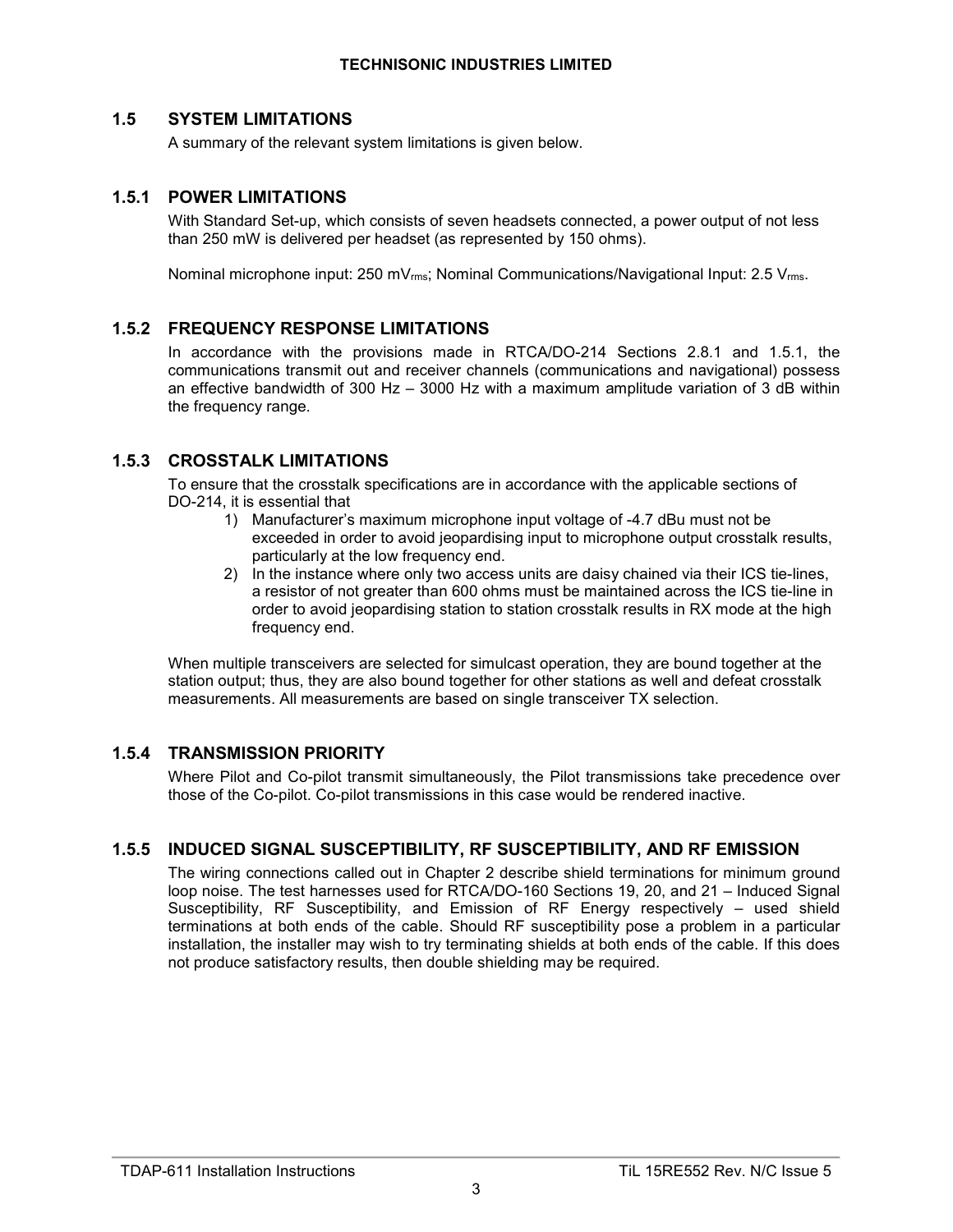This page is intentionally left blank.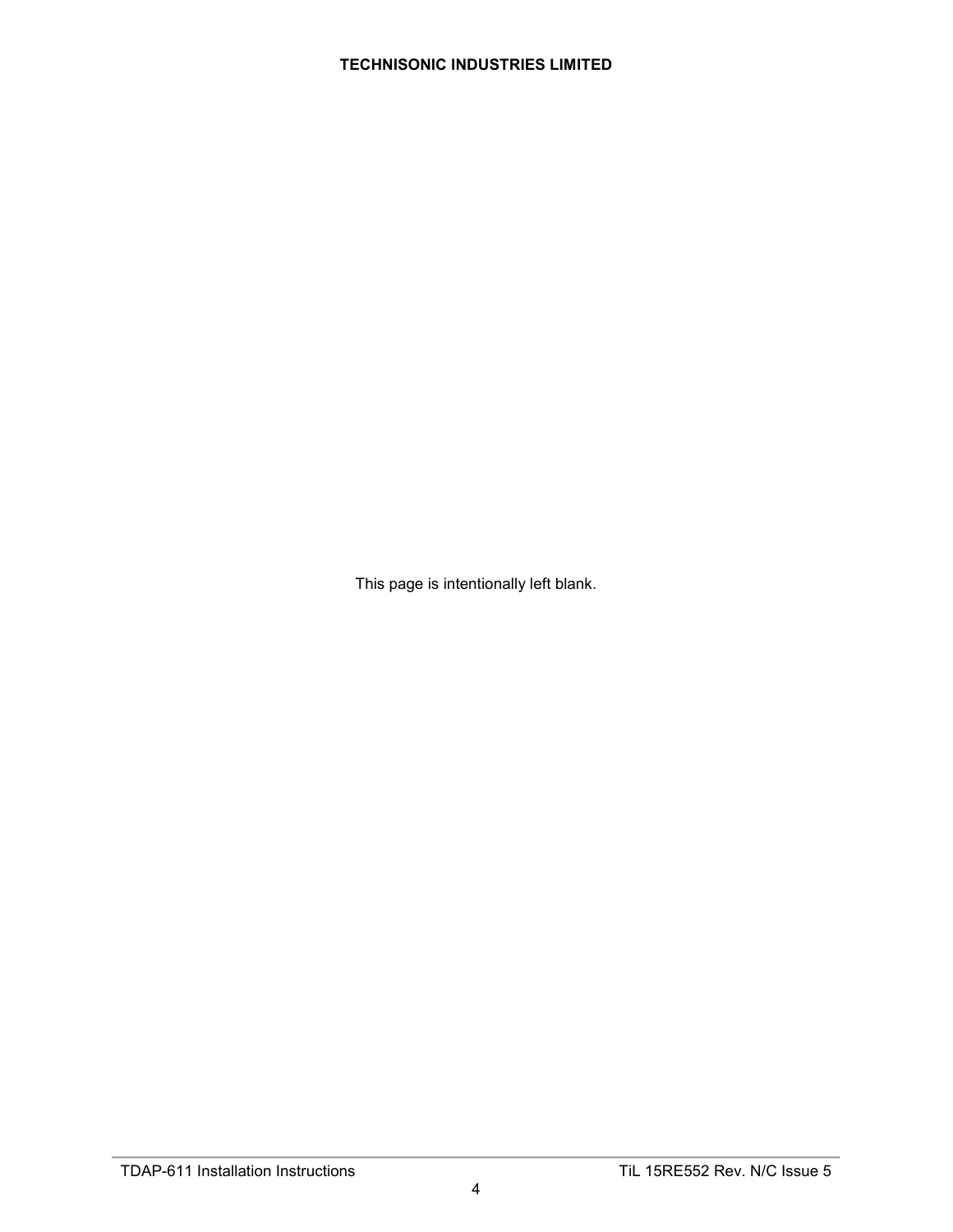### SECTION 2: INSTALLATION INSTRUCTIONS

### **2.1 GENERAL**

This section contains information and instructions for the correct installation of the TDAP-611 Audio Panel.

Make certain that the unit is correctly operating in accordance with the equipment user's requirements and manufacturer's specifications, prior to releasing the equipment for service.

### **2.2 EQUIPMENT PACKING LOG**

Unpack the equipment and check for any damage that may have occurred during transit. Save the original shipping container for returns due to damage or warranty claims. Check that each item on the packing slip has been shipped in the container.

### **2.3 INSTALLATION**

The TDAP-611 Audio Panel is designed to be Dzus mounted and should be installed in conjunction with an IN-TDAP611 installation kit. See Figure 1 for an outline drawing of the unit with dimensions to facilitate the installation.

- For aircraft approved for Single Pilot IFR operations, the VHF Radio that is connected to the emergency bus, and must remain available during emergency procedures, must be interfaced to the No. 1 Transceiver Input channel of the audio panel.
- For aircraft where the minimum crew is more than one pilot, an audio panel must be installed at each required pilot station. The respective pilot's onside VHF Radio must be connected to No. 1 Transceiver Input channel of his/her audio panel.
- All external aural warning systems that are required to remain available to the flight crew, during emergency conditions or after a normal functional failure of the audio panel, must be connected to the "Pilot Headset Audio" channel of the audio panel through a 150  $\Omega$ resistor. The internal "Direct Alert Connection" is not connected during emergency conditions.

### **2.4 INSTALLATION KIT – CONTENTS**

The IN-TDAP611 installation kit (P/N 159639) consists of:

- 1. One 50-Pin Cannon D mating connector (female) complete with crimp pins and hood.
- 2. One 37-Pin Cannon D mating connector (female) complete with crimp pins and hood.
- 3. One 15-Pin Cannon D mating connector (female) complete with crimp pins and hood.
- 4. One 15-Pin Cannon D mating connector (male) complete with crimp pins and hood.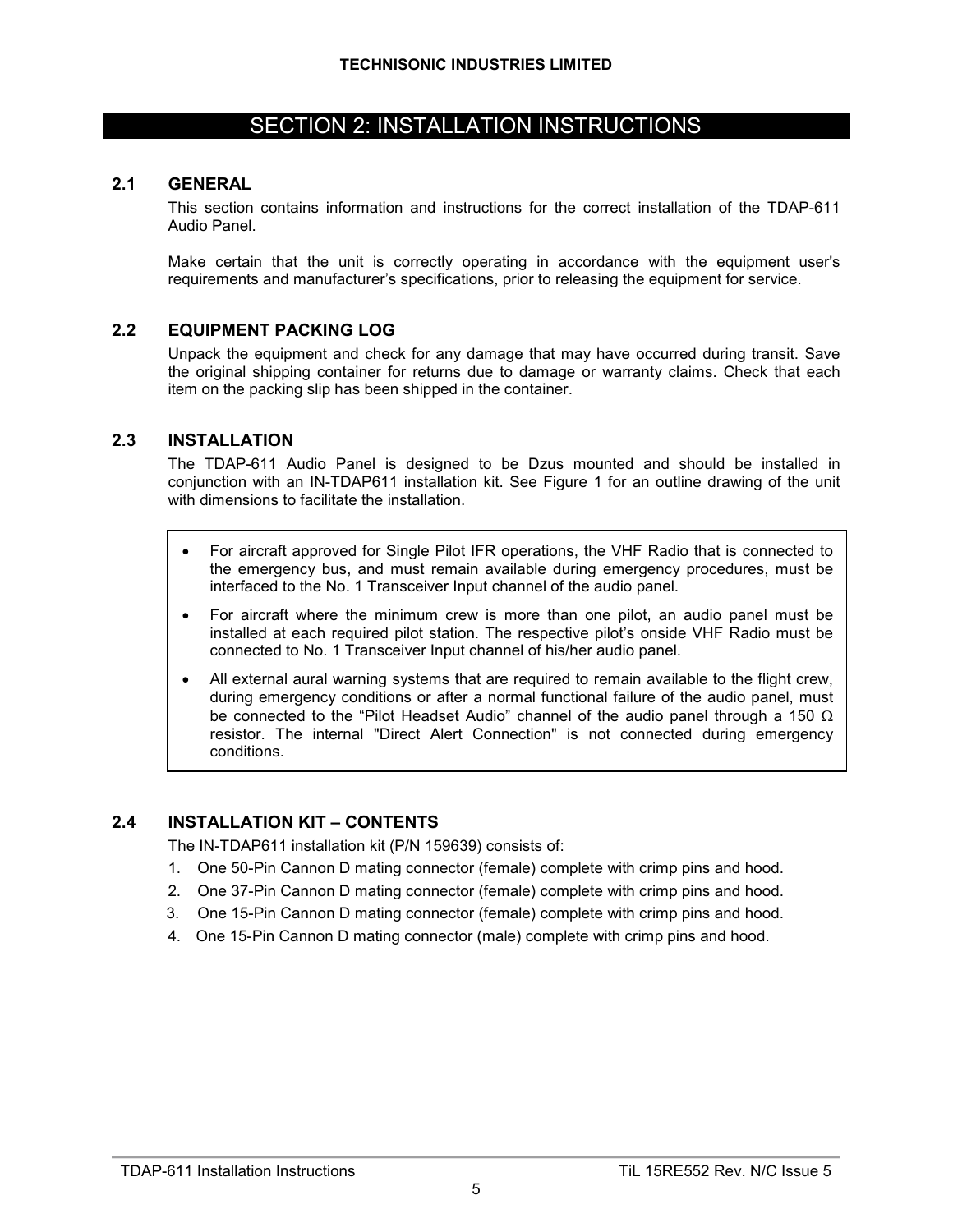### **2.5 WIRING REQUIREMENTS**

Airframe wiring should be either:

- 1) Single conductor in accordance with MIL-W-22759 or multi-conductor in accordance with MIL-C-27500
- 2) Raychem 44 (81044) or 55 single or multi-conductor and shielded wire.

Heat shrink solder sleeves (such as Raychem or equivalent) should be utilized for shield termination.

All microphone audio input and output line connections should be made with 2 conductor, twisted pair shielded cables as illustrated in Figures 3 to 5. Receiver audio input lines should also be 2 conductor, twisted pair shielded cables. The power and ground lines should be a minimum of #22 AWG (#20 preferred). Keying and all audio lines may be #24 AWG or larger.

**NOTE:** Do not bundle any low level audio lines with RF coaxial cables, 60 Hz or 400 Hz AC inverter, or motor, pump, or blower wiring, which can cause noise coupling between the various systems, especially during RF transmission or pump/blower mechanical operation. Maintain as much distance as possible from these types of wire bundles.

Note that there is really no effective field-installable shielding for magnetic coupling (which occurs at high currents), and the only suitable prevention for this type of interference is distance between the interfering lines. Shielded wiring is effective only for electrostatic coupling or voltage driven interference.

### **2.6 TDAP-611 AUDIO PANEL INSTALLATION**

### **2.6.1 CABLE CLEARANCE**

Allow at least 2.5" of additional rear clearance for mating connectors and hoods (side routing) or 3.0" (back routing). Cables should be long enough to permit the unit to be removed from the panel and the connectors to be easily disengaged. DO NOT dress or strap the mating cables so that front removal is impossible or the unit cannot be removed for service or adjustment in the field.

### **2.6.2 SHIELD GROUNDS**

Convenient shield ground connections are provided at each connector for the indicated input signal shield drains and will give the shortest possible return for these lines. These shield lines should be daisy chained together and a single wire from each cable brought out to the designated connector pin.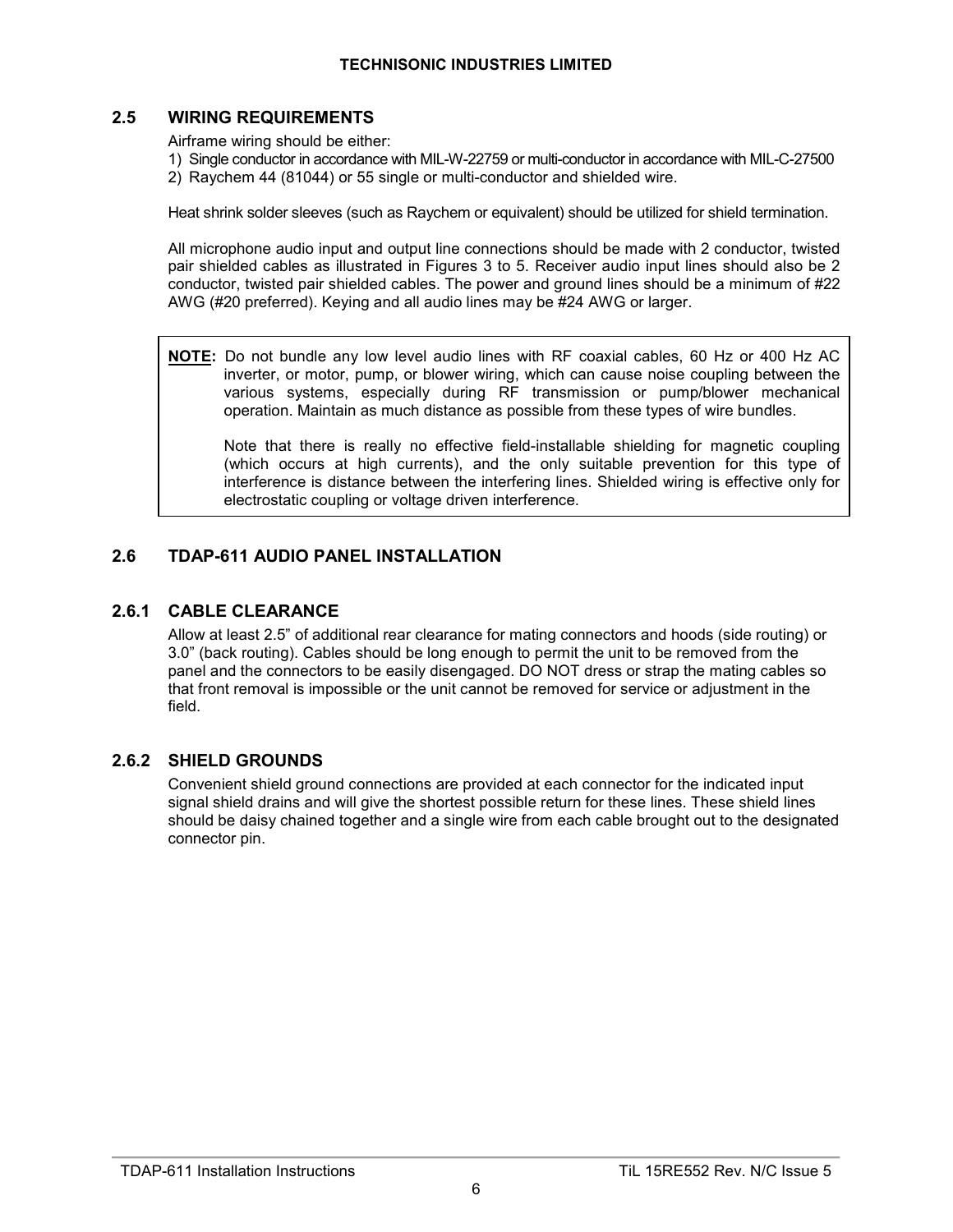



**FIGURE 1:** Outline Drawing for Model TDAP-611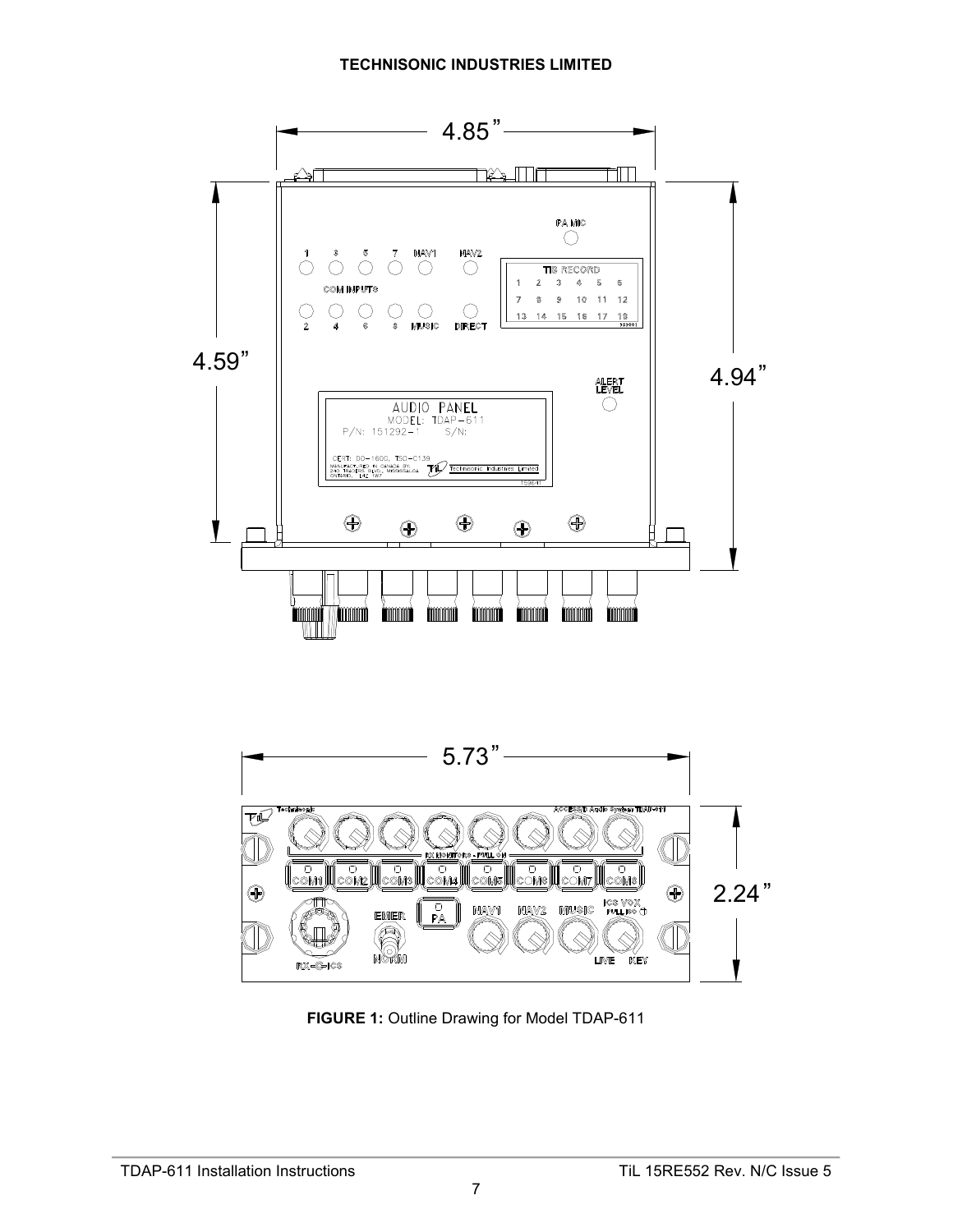### **2.7 INSTALLATION – PIN LOCATIONS AND CONNECTIONS**



**FIGURE 2:** TDAP-611 Rear Connectors

| J101 - POWER, MICS & KEYS Connector Pin Assignments |    |                |                                 |                                                     |  |
|-----------------------------------------------------|----|----------------|---------------------------------|-----------------------------------------------------|--|
| LO                                                  | HI | <b>KEY</b>     | <b>Connection</b>               | <b>Notes</b>                                        |  |
| 34                                                  | 17 |                | +28 V <sub>DC</sub> Power In    | Main Power Input                                    |  |
| 40                                                  | 23 | 6              | Pilot's Mic In                  |                                                     |  |
|                                                     |    | 9              | Pilot's ICS Key                 | Active when grounded                                |  |
| 41                                                  | 24 | $\overline{7}$ | Co-Pilot's Mic In               |                                                     |  |
|                                                     |    | 26             | Co-Pilot's ICS Key              | Active when grounded                                |  |
| 42                                                  | 25 | 8              | Hand Mic In                     | <b>Emergency Hand Mic</b>                           |  |
| 35                                                  | 18 |                | PAX 1 Mic In                    |                                                     |  |
| 36                                                  | 19 |                | PAX 2 Mic In                    |                                                     |  |
| 37                                                  | 20 |                | PAX 3 Mic In                    |                                                     |  |
| 38                                                  | 21 |                | PAX 4 Mic In                    |                                                     |  |
| 39                                                  | 22 |                | PAX 5 Mic In                    |                                                     |  |
|                                                     |    | 4              | PAX ICS Key                     |                                                     |  |
| 1                                                   | 3  |                | <b>Backlighting Power Input</b> |                                                     |  |
|                                                     |    | $\overline{2}$ | Lighting 28 V / 5 V Select      | Open: 28 V Backlighting<br>Ground: 5 V Backlighting |  |
|                                                     |    | 5              | Speaker Volume Control          | 10K Pot: Speaker Volume<br>Ground: Speaker Disabled |  |
| 44                                                  | 27 | 10             | COM 7 TX Mic Out                |                                                     |  |
| 45                                                  | 28 | 11             | COM 6 TX Mic Out                |                                                     |  |
| 46                                                  | 29 | 12             | COM 5 TX Mic Out                |                                                     |  |
| 47                                                  | 30 | 13             | COM 4 TX Mic Out                |                                                     |  |
| 48                                                  | 31 | 14             | COM 3 TX Mic Out                |                                                     |  |
| 49                                                  | 32 | 15             | COM 2 TX Mic Out                |                                                     |  |
| 50                                                  | 33 | 16             | COM 1 TX Mic Out                |                                                     |  |
| 43                                                  |    |                |                                 | Shield ground for mic lines                         |  |

**TABLE 2:** Bottom Connector - J101 (50 Pin D Connections) - Use FEMALE Connector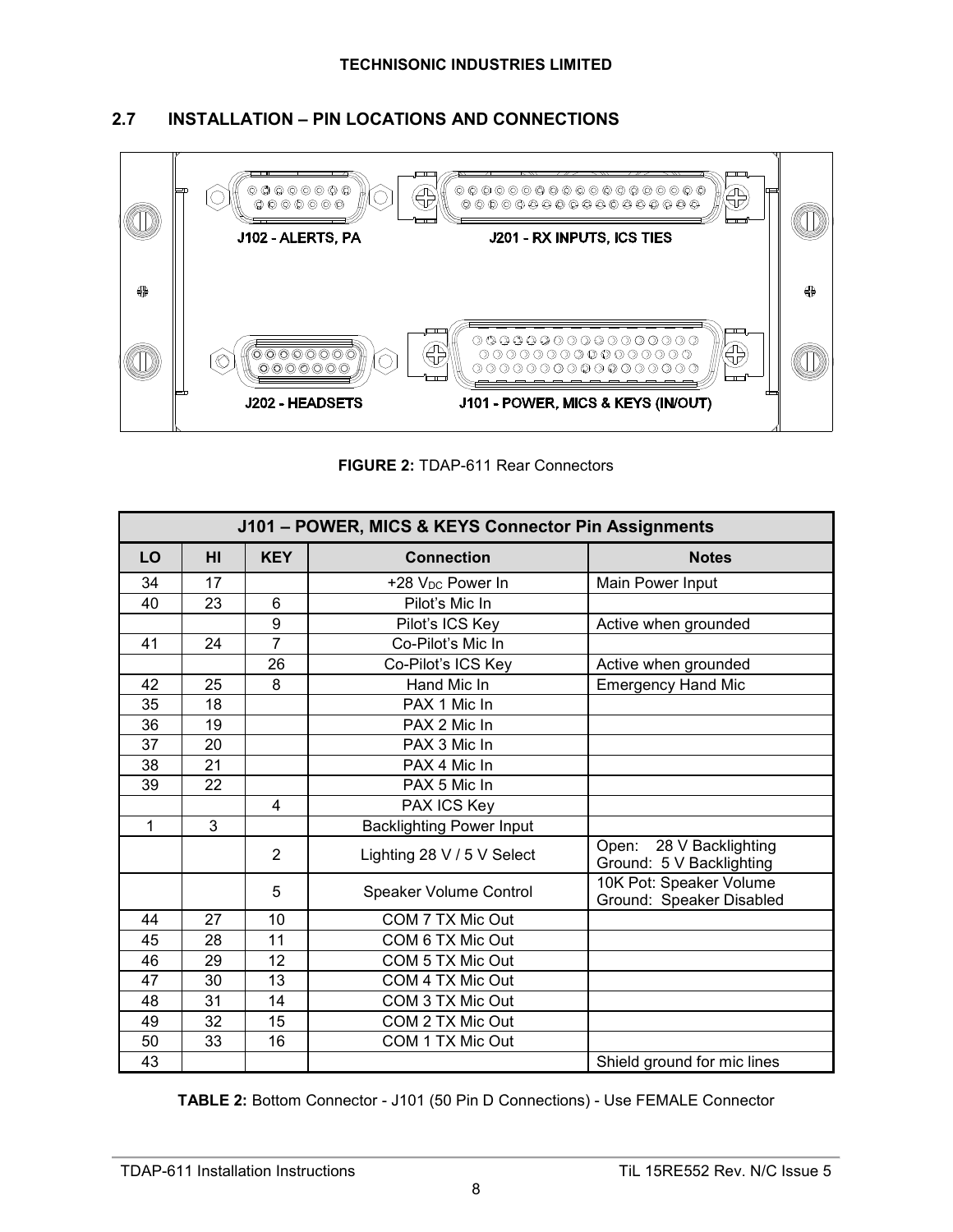| <b>J202 - HEADSETS CONNECTOR PIN ASSIGNMENTS</b> |           |                         |                                                                                                           |  |  |  |
|--------------------------------------------------|-----------|-------------------------|-----------------------------------------------------------------------------------------------------------|--|--|--|
| LO                                               | <b>HI</b> | <b>Connection</b>       | <b>Notes</b>                                                                                              |  |  |  |
| 9                                                |           | Pilot's H/S Audio       |                                                                                                           |  |  |  |
| 10                                               | 2         | Direct Alert Connection | High level headset direct audio<br>(via resistive pad). Never connect<br>together between multiple units. |  |  |  |
| 11                                               | 3         | Co-Pilot's H/S Audio    |                                                                                                           |  |  |  |
|                                                  | 4         | PAX 1 H/S Audio         |                                                                                                           |  |  |  |
|                                                  | 5         | PAX 2 H/S Audio         |                                                                                                           |  |  |  |
|                                                  | 12        | PAX 3 H/S Audio         |                                                                                                           |  |  |  |
|                                                  | 13        | PAX 4 H/S Audio         |                                                                                                           |  |  |  |
|                                                  | 6         | PAX 5 H/S Audio         |                                                                                                           |  |  |  |
| 14                                               |           | PAX H/S Common          |                                                                                                           |  |  |  |
| 15                                               | 7         | Speaker Output          | 8 Ohms                                                                                                    |  |  |  |
|                                                  | 8         | Shield Ground           |                                                                                                           |  |  |  |

**TABLE 3:** Bottom Connector – J202 (15 Pin D Connections) - Use MALE Connector

The Pin 2/10 Direct Input is connected directly to the pilot's H/S via a resistive pad and, if multiple units use this connection to a common source, significant crosstalk will result. Connect ONLY ONE station in this way to a single external source.

| J201 - RX INPUTS, ICS TIES CONNECTOR PIN ASSIGNMENTS |                |                                       |                                   |  |  |
|------------------------------------------------------|----------------|---------------------------------------|-----------------------------------|--|--|
| LO                                                   | ΗI             | <b>Connection</b>                     | <b>Notes</b>                      |  |  |
| 20                                                   | 1              | <b>CREW ICS Tie</b>                   | <b>ICS Tie Line Between Units</b> |  |  |
| 21                                                   | $\overline{2}$ | PAX ICS Tie                           | <b>ICS Tie Line Between Units</b> |  |  |
| 22                                                   | 3              | Direct Audio 1                        | Un-switched Direct Input          |  |  |
| $\overline{4}$                                       |                | Shield Ground                         | Shield drain for input lines.     |  |  |
| 23                                                   | 5              | NAV 8 RX Audio                        | Mapped to NAV2 knob               |  |  |
| 24                                                   | 6              | NAV 7 RX Audio                        | Mapped to NAV2 knob               |  |  |
| 25                                                   | 7              | <b>Music Left Audio</b>               | Mapped to MUSIC knob              |  |  |
| 26                                                   | 8              | Music Right Audio                     | Mapped to MUSIC knob              |  |  |
| 27                                                   | 9              | NAV 4 RX Audio                        | Mapped to NAV1 knob               |  |  |
| 28                                                   | 10             | NAV 3 RX Audio<br>Mapped to NAV1 knob |                                   |  |  |
| 29                                                   | 11             | NAV 2 RX Audio                        | Mapped to NAV1 knob               |  |  |
| 30                                                   | 12             | NAV 1 RX Audio                        | Mapped to NAV1 knob               |  |  |
| 31                                                   | 13             | COM 7 RX Audio                        |                                   |  |  |
| 32                                                   | 14             | COM 6 RX Audio                        |                                   |  |  |
| 33                                                   | 15             | COM 5 RX Audio                        |                                   |  |  |
| 34                                                   | 16             | COM 4 RX Audio                        |                                   |  |  |
| 35                                                   | 17             | COM 3 RX Audio                        |                                   |  |  |
| 36                                                   | 18             | COM 2 RX Audio                        |                                   |  |  |
| 37                                                   | 19             | COM 1 RX Audio                        |                                   |  |  |

**TABLE 4:** Top Connector – J201 (37 Pin D Connections) - Use FEMALE Connector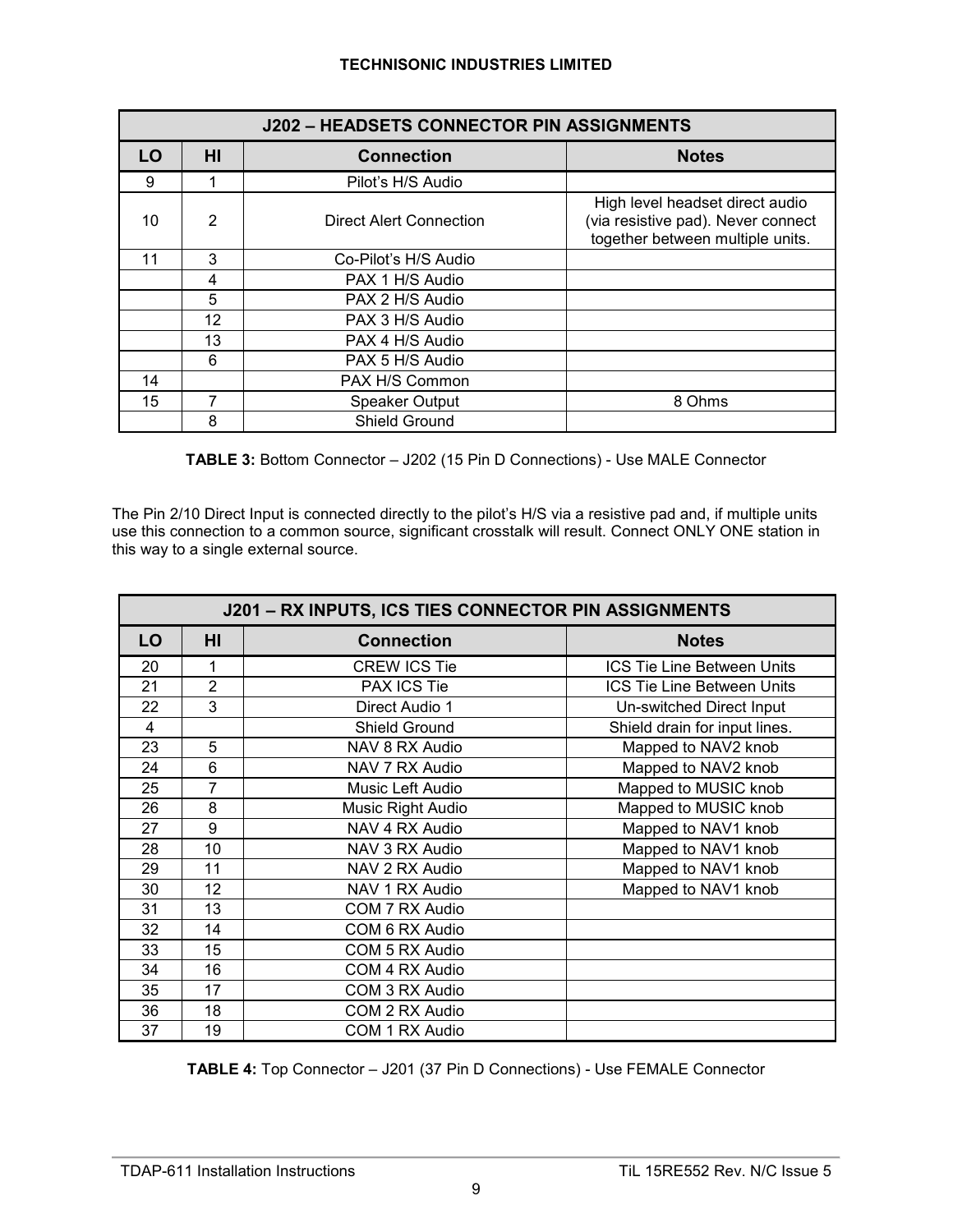| J102 - ALERTS, PA CONNECTOR PIN ASSIGNMENTS |                |                                           |                                                                         |  |  |
|---------------------------------------------|----------------|-------------------------------------------|-------------------------------------------------------------------------|--|--|
| LO                                          | <b>HI</b>      | <b>Connection</b>                         | <b>Notes</b>                                                            |  |  |
| 9                                           | 1              | Direct Audio 2                            | Un-switched Direct Input                                                |  |  |
| 11                                          | 3              | PA Mic Out                                | To External PA System                                                   |  |  |
|                                             | $\overline{2}$ | PA Key Output (Active Low)                | To External PA system                                                   |  |  |
|                                             | 10             | PA Power Key Output (Active Low)          | To External PA system<br>Can be used to activate a remote<br>PA system. |  |  |
| 12                                          | 4              | COM 8 RX Audio                            |                                                                         |  |  |
| 6                                           | 5              | COM 8 TX Mic Out                          |                                                                         |  |  |
|                                             | 7              | COM 8 TX Key                              |                                                                         |  |  |
|                                             | 8              | <b>PAX RX Enable</b>                      | Open:<br>PAX receive no RX Audio<br>Ground: PAX receive RX Audio        |  |  |
|                                             | 13             | Alert 3 (in) Two-Tone, Timed (Rad Alt DH) | Active when grounded.<br>Accepts $+28$ V <sub>DC</sub> .                |  |  |
|                                             | 14             | Alert 2 (in) Pulsing Tone (Low Rotor)     | Active when grounded.<br>Accepts +28 V <sub>DC</sub> .                  |  |  |
|                                             | 15             | Alert 1 (in) Steady Tone (Engine Fail)    | Active when grounded.<br>Accepts +28 V <sub>DC</sub> .                  |  |  |

**TABLE 5:** Top Connector – J102 (15 Pin D Connections) - Use FEMALE Connector

Alerting is tone based with Alert 1 emitting a steady tone, Alert 2 a pulsing tone, and Alert 3 a two-tone, timed signal.

Alert 2 has priority over Alert 1 if both are activated at the same time. Alert 3 has priority over Alert 2 and Alert 1.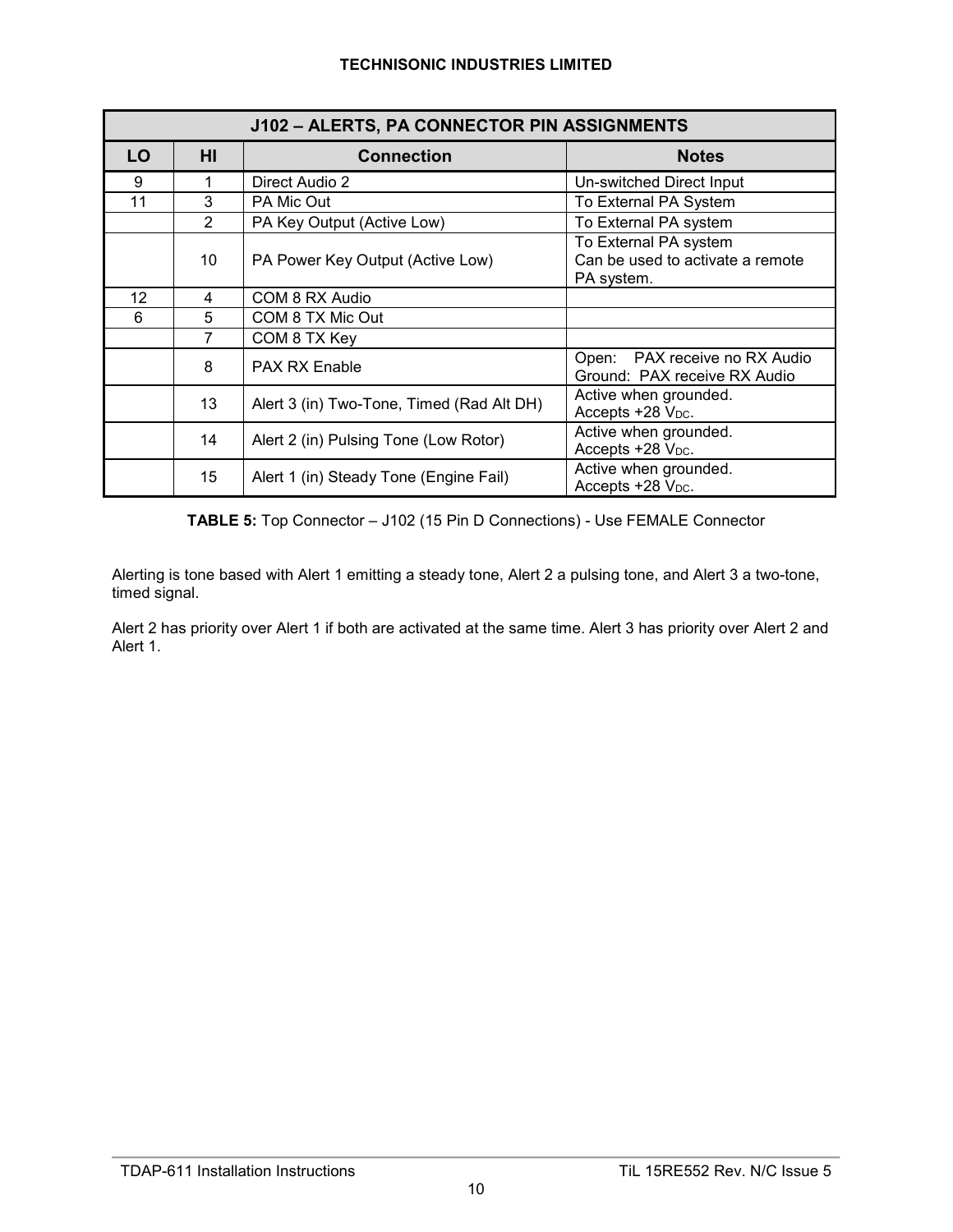### **2.8 HEADPHONE INSTALLATION**

The TDAP-611 Audio Panel are intended for use with industry standard 150 ohm headphones. In all cases, the headset lines should be run as shielded, twisted pairs, to avoid contamination (and resulting crosstalk) of companion low level mic lines or audio input lines. Failure to follow this wiring guideline will result in unwanted crosstalk and phantom audio that will appear to be transmit or intercom related.

The use of high quality headsets and "carbon-equivalent" boom microphones, such as David Clark or Bose, is strongly recommended. The use of headsets with individual volume controls is very useful for passengers and allows level adjustment suitable to each position due to differing headsets and the inevitable different hearing capability of individual users.

### **2.9 MICROPHONE INSTALLATION**

All microphone connections to the TDAP-611 must be done with shielded cables. The inputs are intended for use with standard "carbon-equivalent" or amplified dynamic microphones (such as the D/C M1, M4 M7, etc.). Shielded, twisted pair routing is strongly preferred for lowest noise pick-up, but single conductor shielded wiring generally gives adequate results in non-critical or single box installations (although noise floor and crosstalk will increase).

### **2.10 PTT CONNECTIONS**

The Pilot, Co-pilot, and hand microphones require a PTT (Push To Talk) button or switch to key the transceivers as required. If a hand-held microphone is used, tie the PTT button to the appropriate key line. If a boom microphone is incorporated into the headset, an external switch (such as the cyclic switch or yoke switch) will be required to key the transmitter. PTT lines should go directly to ground to activate the desired key function.

### **2.11 MAIN POWER +28 V<sub>DC</sub>**

The main power  $+28$  V<sub>DC</sub> is connected to Pin 17 of the 50 pin (lower) "D" connector. The main power ground is connected to Pin 34 of the 50 pin (lower) "D" connector.

As previously indicated, this connection should be made with at least #22 AWG wire, with #20 preferred. If from a very noisy source, with high levels of parasitic AC, shielding may improve rejection of this coupled AC into other low level audio lines.

### **2.12 BACKLIGHTING POWER +28 V<sub>DC</sub> or +5 V<sub>DC</sub>**

The backlighting power is connected to Pin 3 of the 50 pin (lower) "D" connector. The backlighting ground is connected to Pin 1 of the 50 pin (lower) "D" connector.

The backlighting input voltage level can be switched between a 0-28  $V_{DC}$  range of a 0-5  $V_{DC}$ through Pin 2 of the 50 pin (lower) "D" connector (Ground =  $5$  V<sub>DC</sub> Backlighting).

Backlighting is NVG/ANVIS compatible (green).

### **2.13 STORAGE**

When not in use, store the TDAP-611 in the original anti-static bag if possible and in a non-humid place. Optimum storage temperatures for the best shelf life should not exceed +35°C or be less than -10 $^{\circ}$ C.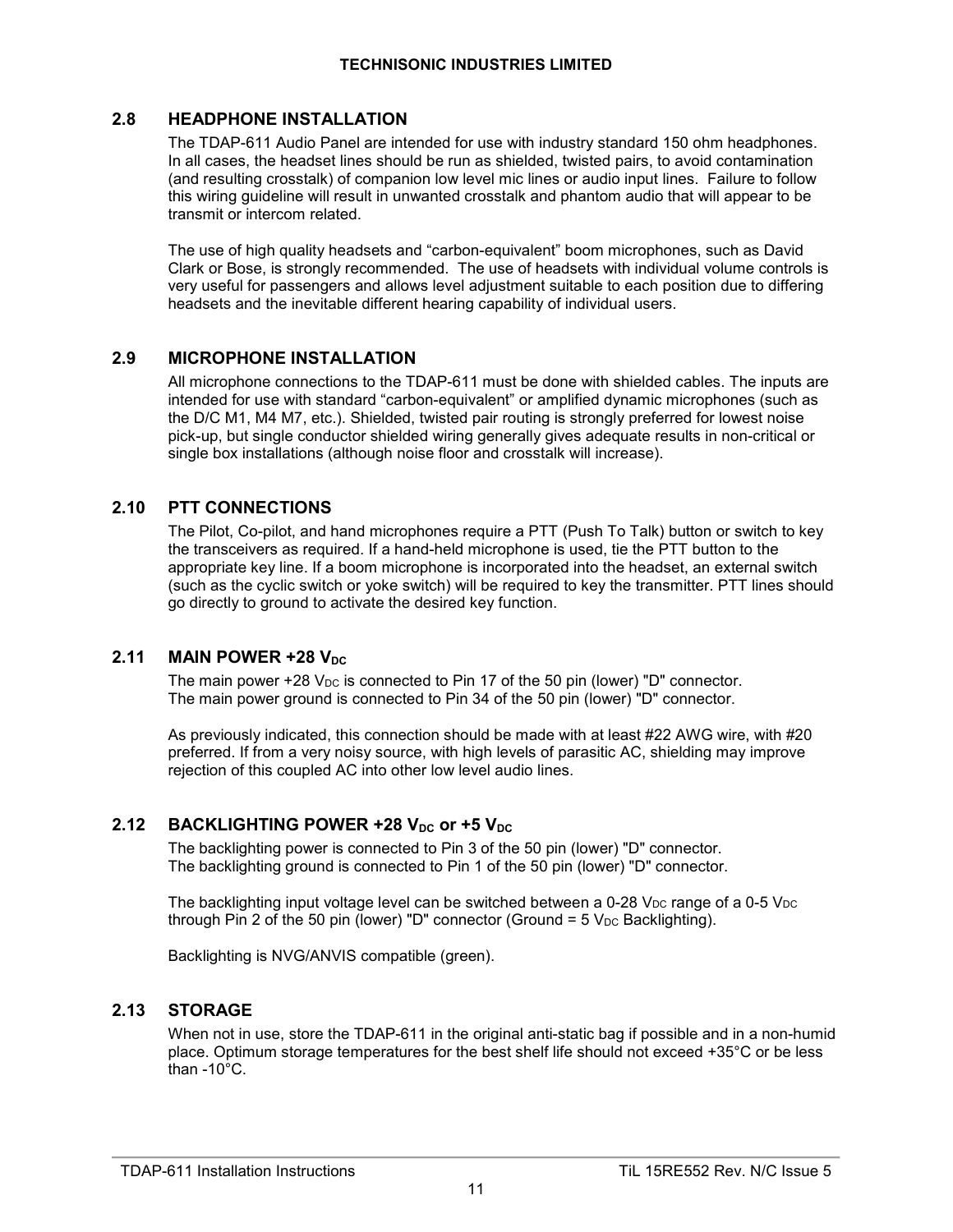

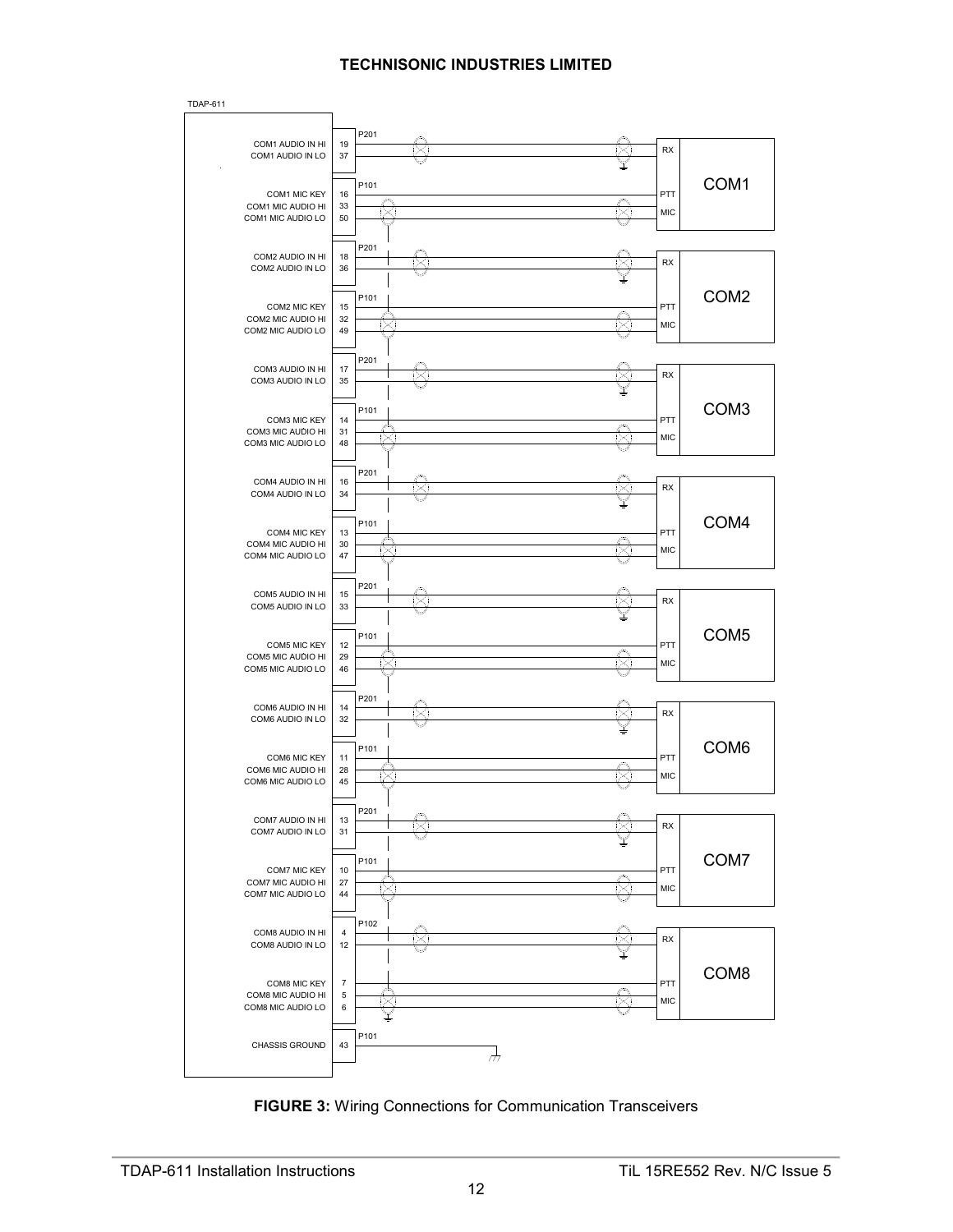

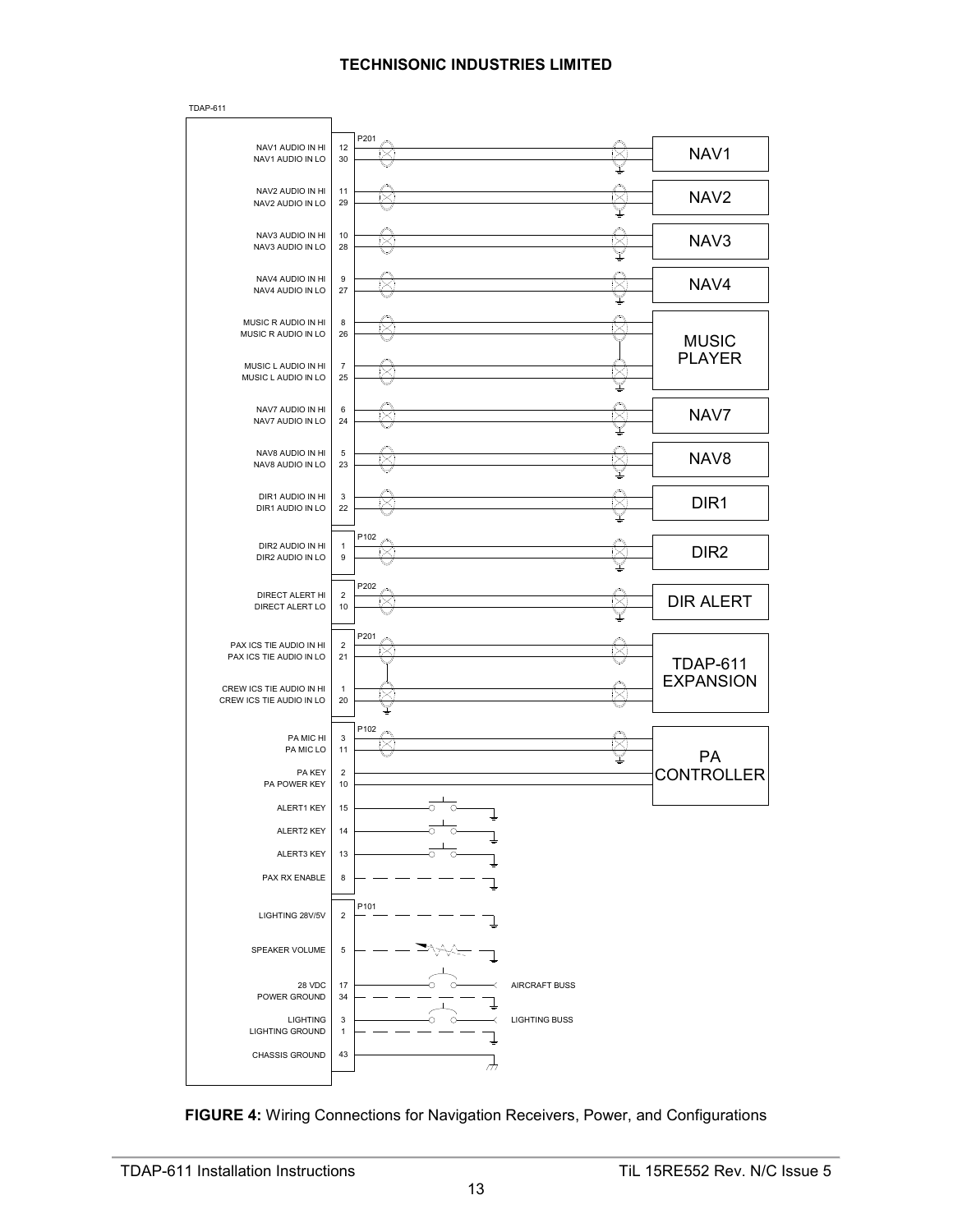

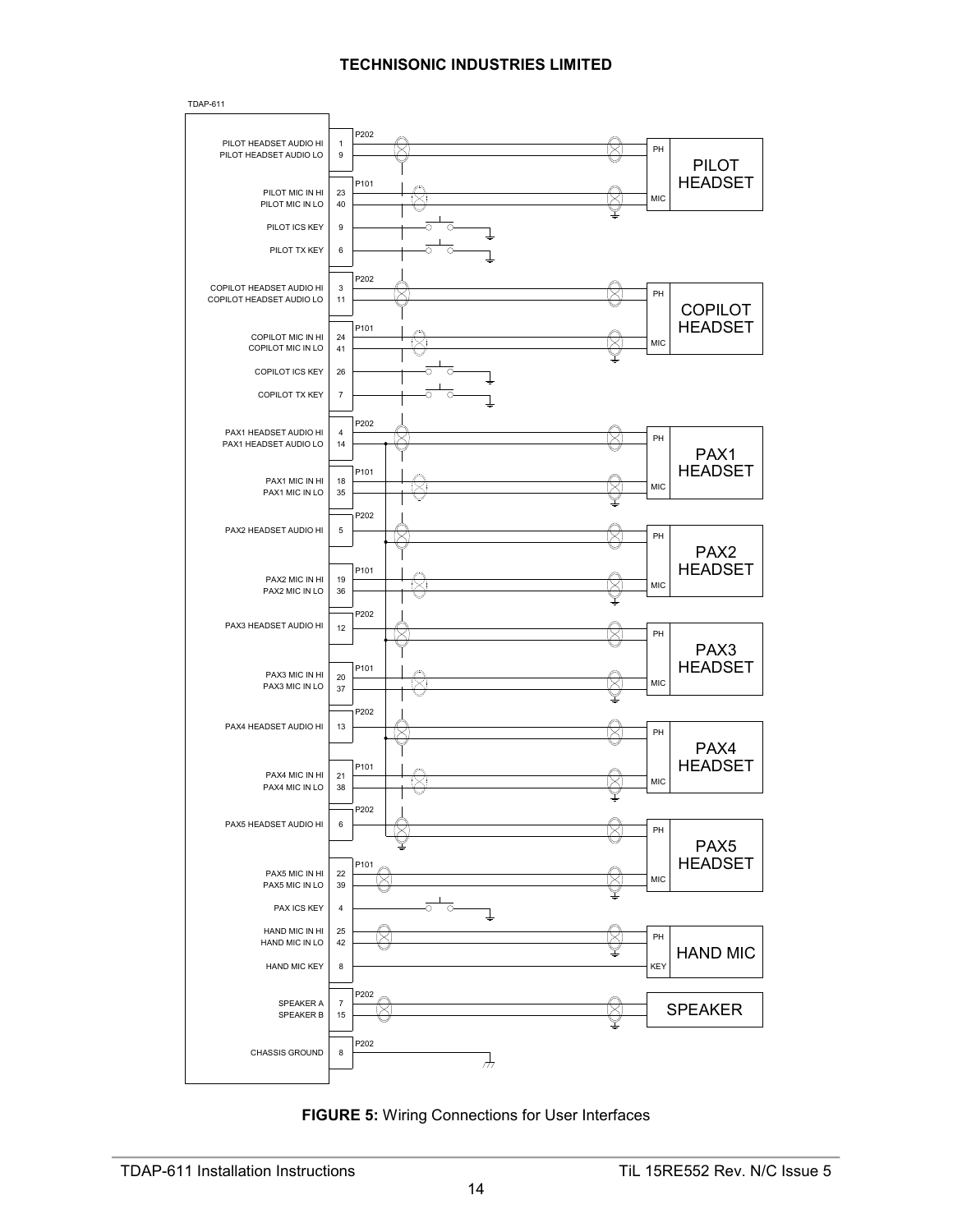### **2.14 POST-INSTALLATION ADJUSTMENTS**

After installation, the TDAP-611 may require adjustment of some functions to compensate for airframe and equipment specific issues and to suit user tastes. Locations of these adjustments are as shown. "MUSIC" input may be for any entertainment audio feed, such as CD, tuner, etc.



**FIGURE 6:** Top Cover Post-Installation Adjustment Locations

| <b>Adjustment Name</b>  | Location | <b>Procedure/Purpose</b>                                              | <b>Notes</b>                                                                                     |
|-------------------------|----------|-----------------------------------------------------------------------|--------------------------------------------------------------------------------------------------|
| <b>COM INPUTS 1 - 8</b> | Top      | Adjusts COM Transceiver<br>received audio inputs                      | Preset.<br>Set to desired level, if required.                                                    |
| NAV <sub>1</sub>        | Top      | Adjusts NAV received audio<br>inputs for NAV1 through NAV4            | Preset.<br>Set to desired level, if required.<br>NAV1 through NAV4 are<br>ganged on one control. |
| NAV <sub>2</sub>        | Top      | Adjusts NAV received audio<br>inputs for NAV7 and NAV8                | Preset.<br>Set to desired level, if required.<br>NAV7 through NAV8 are<br>ganged on one control. |
| <b>MUSIC</b>            | Top      | Adjusts the MUSIC received<br>audio input for MUSIC LEFT<br>and RIGHT | Preset.<br>Set to desired level, if required.                                                    |
| <b>PA MIC</b>           | Top      | Adjusts the PA Microphone<br>audio output level                       | Preset.<br>Set to desired level, if required.                                                    |
| <b>ALERT LEVEL</b>      | Top      | Adjusts the TONE ALERT audio<br>output level                          | Preset.<br>Set to desired level, if required.                                                    |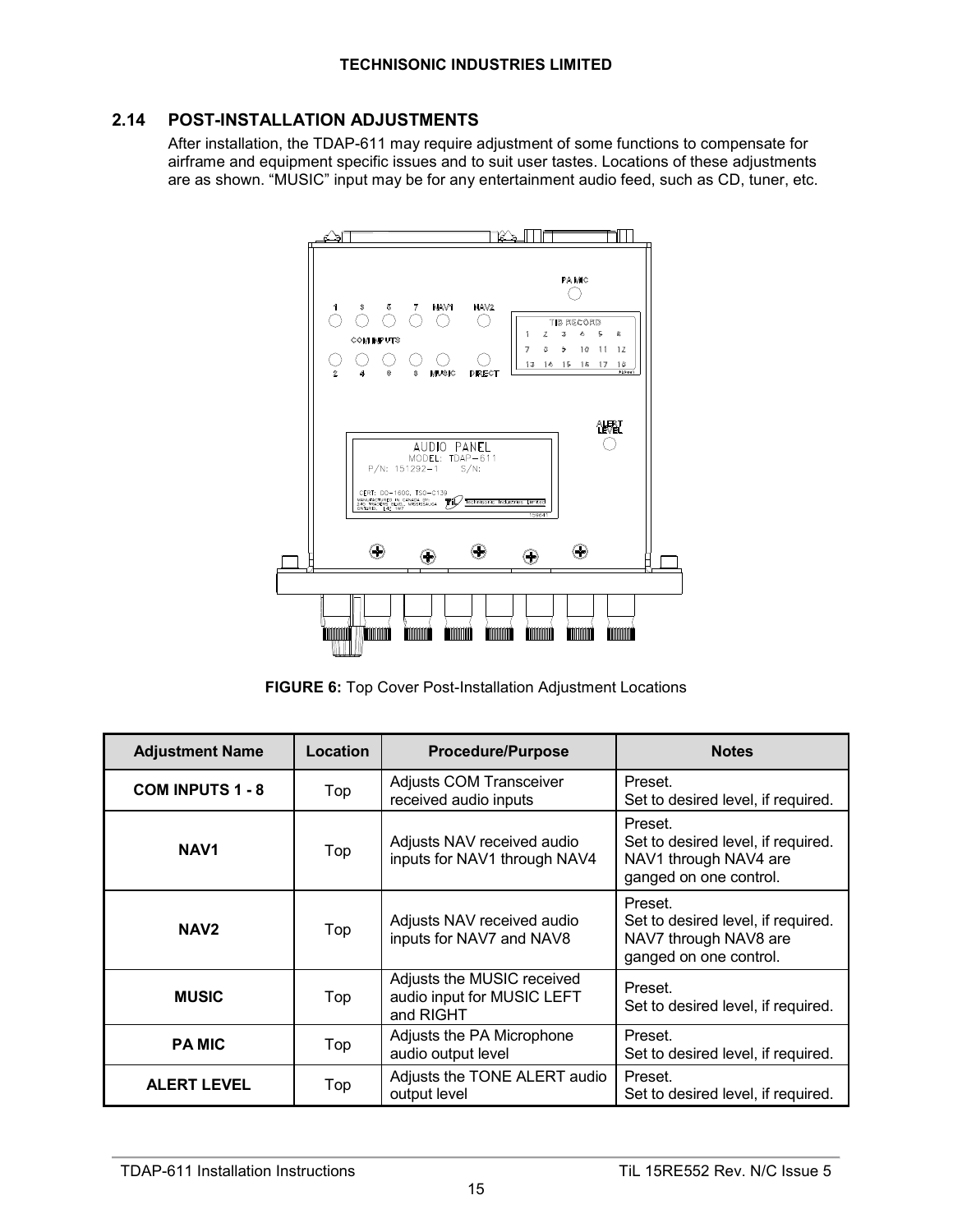

**FIGURE 7:** Bottom Cover Post-Installation Adjustment Locations

| <b>Adjustment Name</b>      | Location             | <b>Procedure/Purpose</b>                                        | <b>Notes</b>                                  |
|-----------------------------|----------------------|-----------------------------------------------------------------|-----------------------------------------------|
| <b>TX MIC OUTPUTS 1 - 8</b> | $\tau_{\mathsf{OD}}$ | <b>Adjusts COM Transceiver</b><br>Microphone audio output level | Preset.<br>Set to desired level, if required. |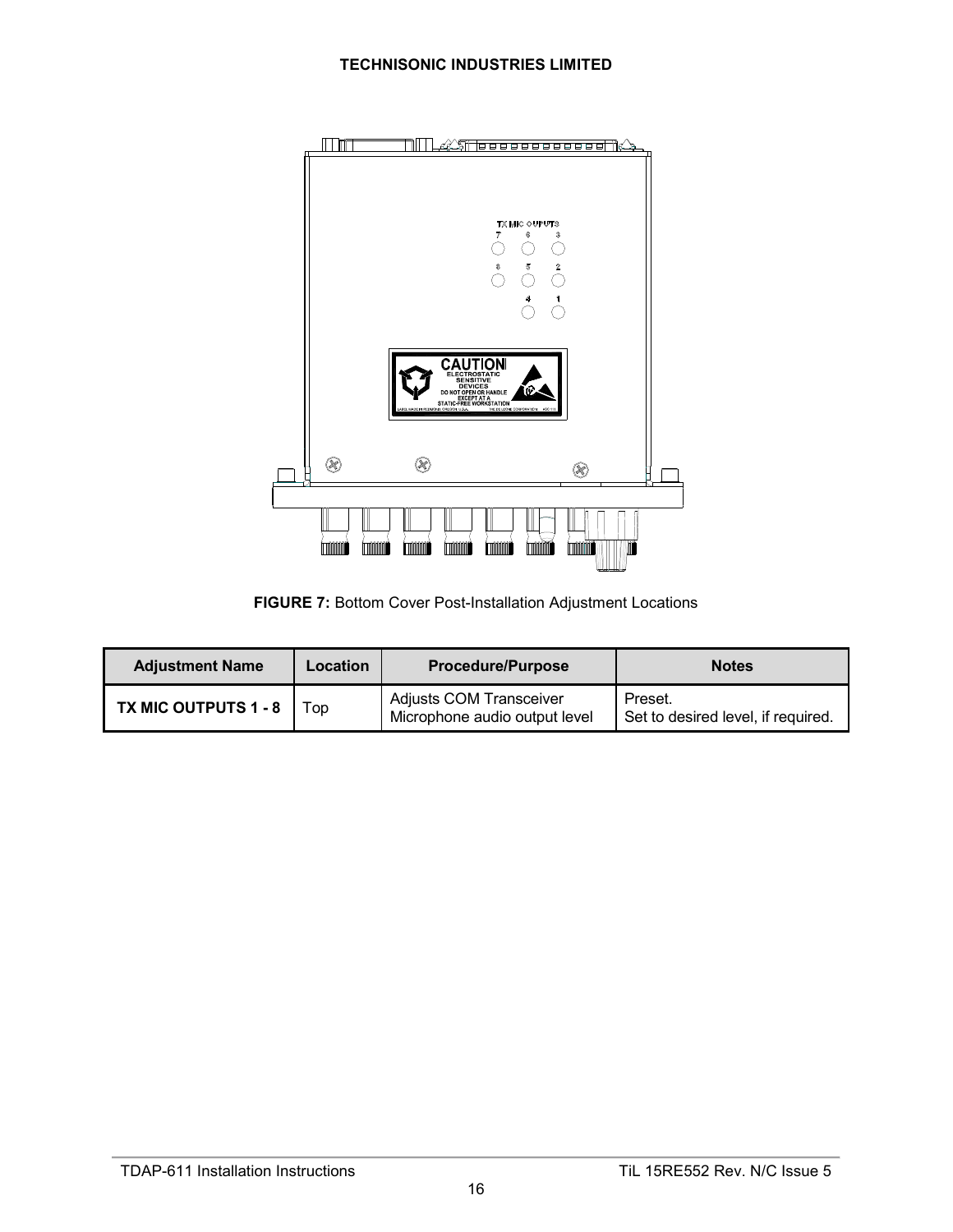### APPENDIX A

### **SUPPORT NOTES**

- For the latest Service Bulletin(s), refer to the Publication Index list under the section for this model (*login required*).
- For the latest Technical Information Bulletins, please refer to the Publication Index list under the section for this model (*login required*).
- For the latest Software Release(s), please refer to the Publication Index list under the section for this model's software/firmware history index (*login required*).

**NOTES**